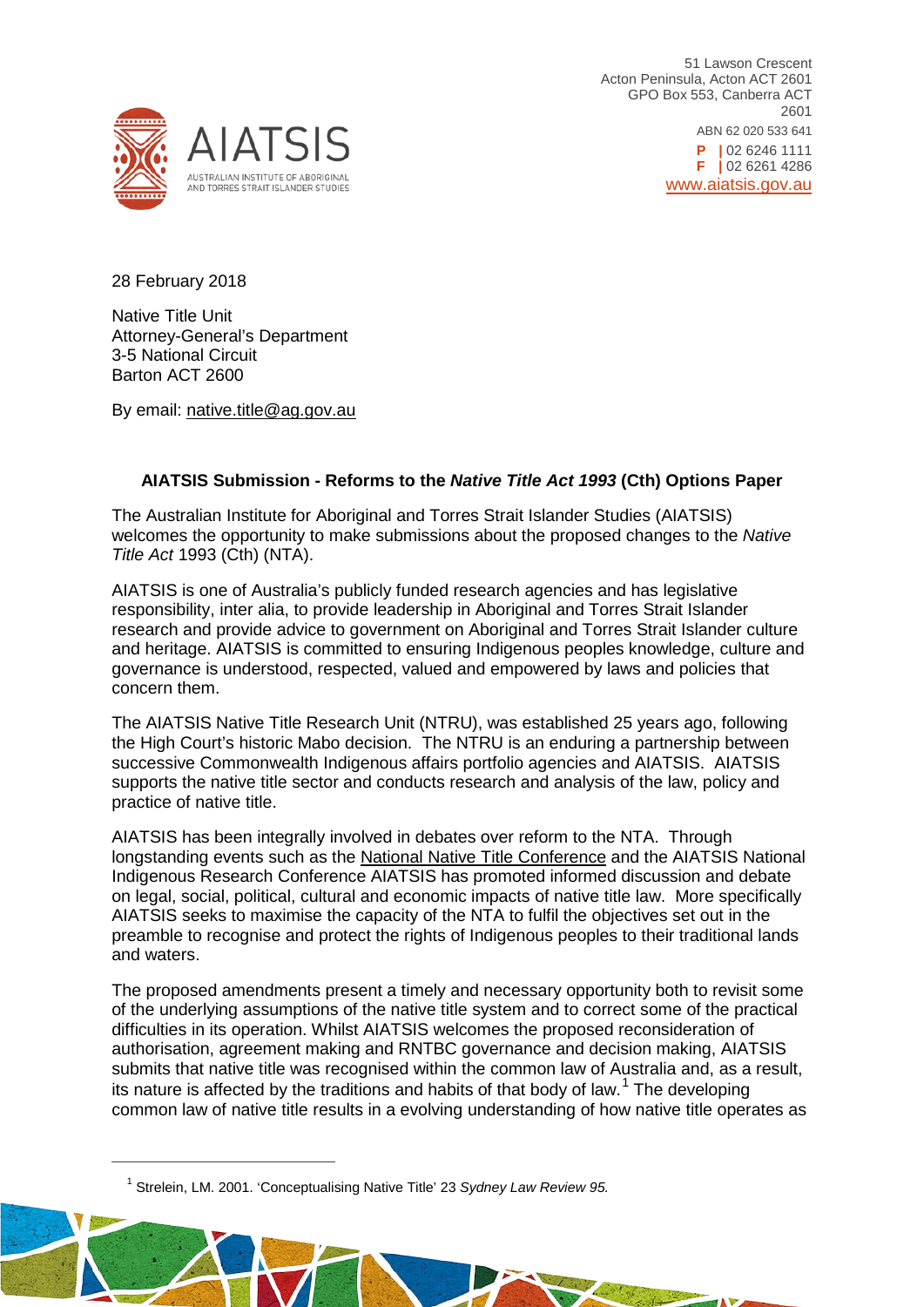a system and in relation to other legal frameworks and the legislation must keep pace with developments in law and practice to ensure no native title group is disadvantaged.

AIATSIS would recommend that the focus of the amendments be expanded to also consider:

- **o** The leasing of native title lands based on the non-extinguishment principle
- **o** Measures to support the independence and capacity building of RNTBCs beyond regulation, compliance and reporting obligations
- **o** Clarification of the operation of s 211 to extend to use of resources for any purpose
- **o** Consideration of the creation of explicit enforcement mechanisms to drive ethical behaviour in negotiation
- **o** Limit opportunities to contract out of or defer state government responsibility to negotiate with native title holders
- **o** Reducing the burden of proof in consent and litigated determinations

Please find attached the AIATSIS submission which is based upon 26 years of research and practice by AIATSIS in the native title area. For any queries please contact Dr Lisa Strelein [\(lisa.strelein@aiatsis.gov.au\)](mailto:lisa.strelein@aiatsis.gov.au).

Yours sincerely,

Ritchie

Mr Craig Ritchie AIATSIS Chief Executive Officer 28 February 2018

2018 AIATSIS submission to Reforms to the *Native Title Act 1993* (Cth) | 1

 $\frac{1}{2}$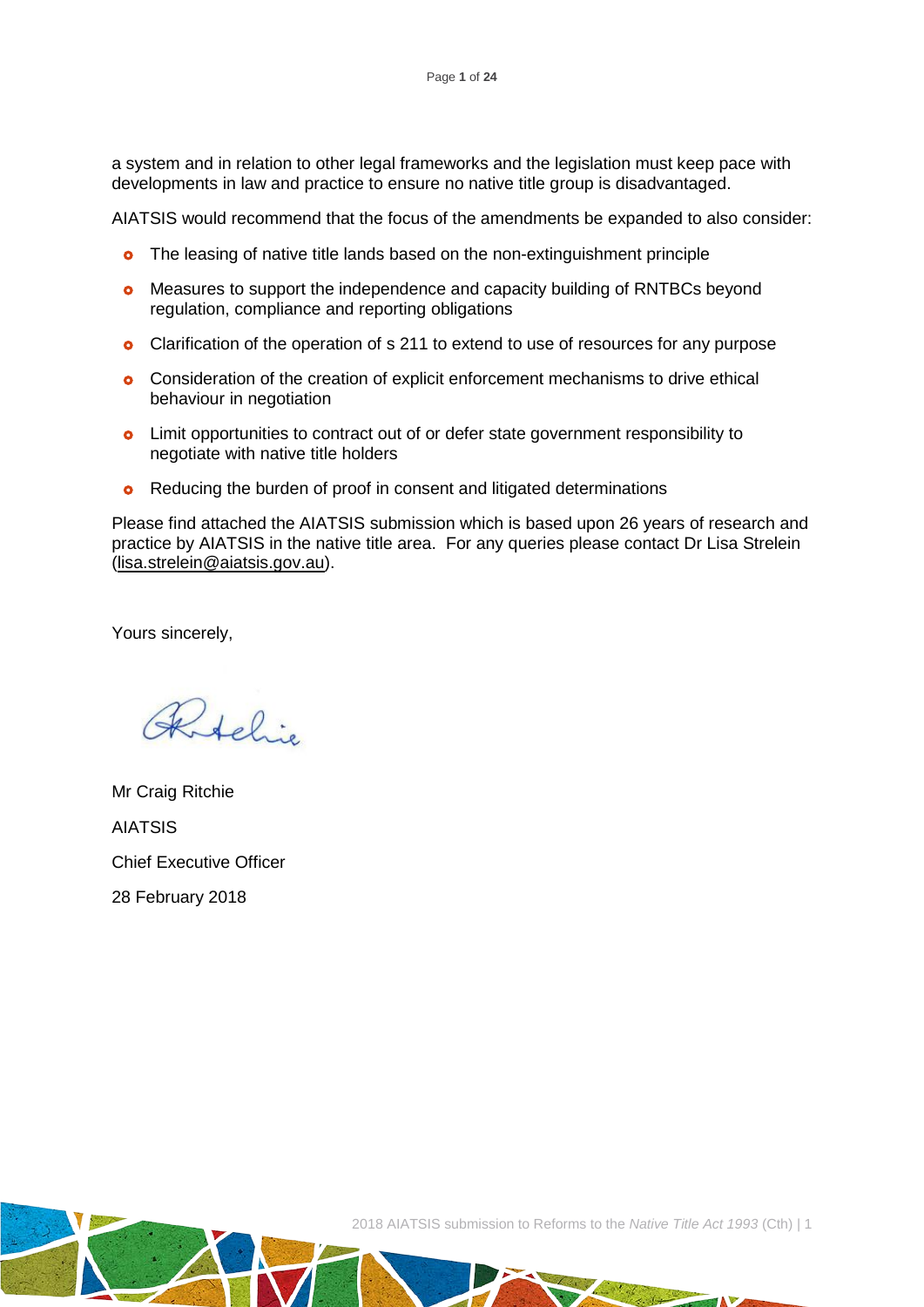# AIATSIS Submission

#### Introduction

<span id="page-2-0"></span> $\overline{a}$ 

Aboriginal and Torres Strait Islander peoples are the first peoples of this continent and as such have a unique and essential relationship to the lands and waters we now share as a nation. Retaining connection to country is critical to the identity and cultural continuity of Aboriginal and Torres Strait Islander societies and as a consequence, for the wellbeing and freedom of individual Aboriginal and Torres Strait Islander people. The laws and philosophical traditions, kinship, language and art are all connected through the relationship with lands and waters. As such, the rights of Aboriginal and Torres Strait Islander peoples are recognised under international law and reflected in Australia's obligations under the United Nations Human Rights framework, in particular, the *United Nations Declaration on the Rights of Indigenous Peoples 2007*. [2](#page-2-0)

While just settlement and reconciliation with Aboriginal and Torres Strait Islander peoples remains an ongoing public policy discourse; native title exists as a transitional justice measure, which, while imperfect, attempts to achieve some measure of land justice. It remains one of the few avenues available for achieving genuine interest in and control over how traditional territories are responsibly managed into the future. Despite the challenges the native title system puts in front of Aboriginal and Torres Strait Islander peoples, the successful prosecution of native title claims is testament to the resilience and continued vibrancy of Indigenous peoples laws and culture.

Native title is now formally recognised over 34 per cent of the Australian land mass: with 12 per cent recognised as exclusive possession native title. As at the time of writing there were 338 registered determinations that native title exists, covering a total area of approximately 2,605,983 sq km and approximately 76,693 sq km of sea. There are 1196 Indigenous Land Use Agreements (ILUAs) on the Register of Indigenous Land Use Agreements.<sup>[3](#page-2-1)</sup> These significant land holdings and interests are managed by over 179 registered native title bodies' corporate (RNTBCs).

Since 2006, the Australian Institute of Aboriginal and Torres Strait Islander Studies (AIATSIS) has been carrying out research on the structure and operation of RNTBCs noting that they are not appropriately equipped or supported via policy or resourcing to meet the increasing demands of managing the legal responsibilities associated with their native title land and waters. Moreover, some governments have been slow to change and adapt legislation, policies and programs to recognise the change in legal and governance arrangements in the management of land and waters or to harness the opportunity that native title recognition presents the Australian society and economy.

Despite this, RNTBCs have been very successful in asserting and implementing their land management aspirations via programs such as Indigenous Protected Areas and ranger employment programs. Indigenous ecological knowledge and Indigenous knowledges more broadly, have gained currency as an essential key to the management of Australian

2018 AIATSIS submission to Reforms to the *Native Title Act 1993* (Cth) | 2

La Strategie

<sup>2</sup> United Nations General Assembly. *Declaration on the Rights of Indigenous People*. 2007 A/RES/61/295 (UNDRIP). See also, United Nations General Assembly *International Convention on the Elimination of All Forms of Racial Discrimination* 1966 Treaty Series 660, 195 (CERD); United Nations General Assembly, *International Covenant on Economic, Social and Cultural Rights*, 1966, United Nations, Treaty Series 993, 3.

<span id="page-2-1"></span><sup>3</sup> National Native Title Tribunal:<http://www.nntt.gov.au/Pages/Statistics.aspx> (accessed 23/02/18).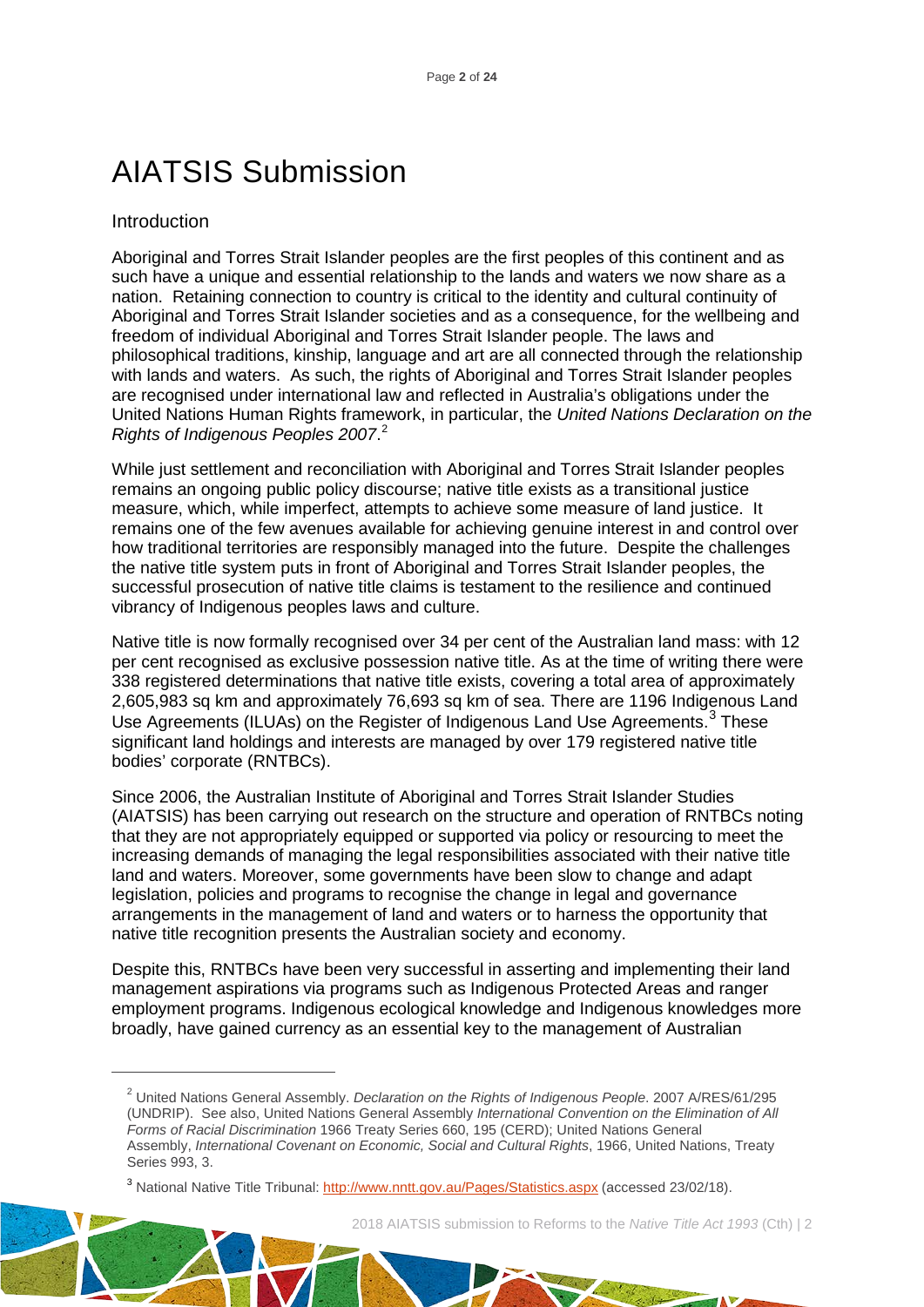landscapes.<sup>[4](#page-3-0)</sup> These programs while outside of the native title system, heavily subsidise the effectiveness of the post determination management of native title lands and have been highly successful in providing a positive contribution to the Council of Australian Governments' Closing the Gap targets.<sup>[5](#page-3-1)</sup>

Native title can be a foundation for cultural resurgence and renewal as well as contributing to socio-economic goals. Further, there is evidence that a shared values approach to Indigenous land management and administration has seen greater success with state government organisations, businesses and more recently private land holders. However, securing economic opportunities and investment in education and cultural renewal, outside of these land management programs have proved challenging for native title groups.

In contrast, the current native title legislative framework continues to reflect a false need to minimise the recognition of native tile and ensure 'certainty' for non-Indigenous development interests which results in conflict and the frustration of the interests of native title holders, their corporations and representatives. In fact, this also results in delays and uncertainty for state government parties and developers. AIATSIS supports reforms to the NTA that strengthen the recognition and protection of native title and embed native title as a secure, certain and strong interest within Australian property law, upon which to build culturally, socially and environmental sustainable economic development. To this end, AIATSIS does not support reforms that disempower Aboriginal and Torres Strait Islander peoples by weakening their legal right to determine the development of their lands.

The opportunities available to, and the support required by, RNTBCs will vary depending on the number of factors including the nature and extent of native title rights and interests, the remoteness of the determination area, the geographic dispersal of the native title holders and the level and type of future act or activity.<sup>[6](#page-3-2)</sup> For present purposes, reforms to law and policy should be assessed in terms of how they maximise the economic and cultural potential of Indigenous held lands and waters, managed in accordance with the values and priorities of the Aboriginal and Torres Strait Islander peoples.

The NTA was intended to provide: a regulated system for the recognition and protection of native title; establish ways in which future dealings affecting native title may proceed and to set standards for those dealings; whilst establishing a mechanism for determining claims to native title; and to provide for, or permit, the validation of past acts, and intermediate period acts, invalidated because of the existence of native title.<sup>[7](#page-3-3)</sup>

The costs of prosecuting a native title claim remain extraordinarily high. There are 304 outstanding native title applications yet to be finalised with significant transactional costs

<span id="page-3-3"></span>7 Section 3, *Native Title Act 1993* (Cth).

 $\overline{a}$ 

<span id="page-3-0"></span><sup>4</sup> Blair, N 2008. 'Sweet potatoes, spiders & waterlilys – Privileging Australian Indigenous knowledges: Epistemological consequences of knowledge production' (PhD thesis University of Newcastle).

<span id="page-3-1"></span><sup>5</sup> Altman, J, Buchanan, G and Larsen, L 2007. 'The Environmental Significance of the Indigenous Estate: Natural Resource Management as Economic Development in Remote Australia.' CAEPR Discussion Paper No. 286/2007. (Centre for Aboriginal Economic Policy Research, ANU: Canberra.); Wohling, M 2009. 'The problem of scale in indigenous knowledge: a perspective from northern Australia. 14(1) *Ecology and Society'* 1; Memmott, P 1998. 'The Significance of Indigenous Place Knowledge to Australia Cultural Heritage' 4(16) *Indigenous Law Bulletin* 83, p9.

<span id="page-3-2"></span><sup>6</sup> Strelein, LM, JK Weir and T Bauman 2013. *Living with native title: The experiences of registered native title corporations* (AIATSIS Research Publications, Canberra), p47.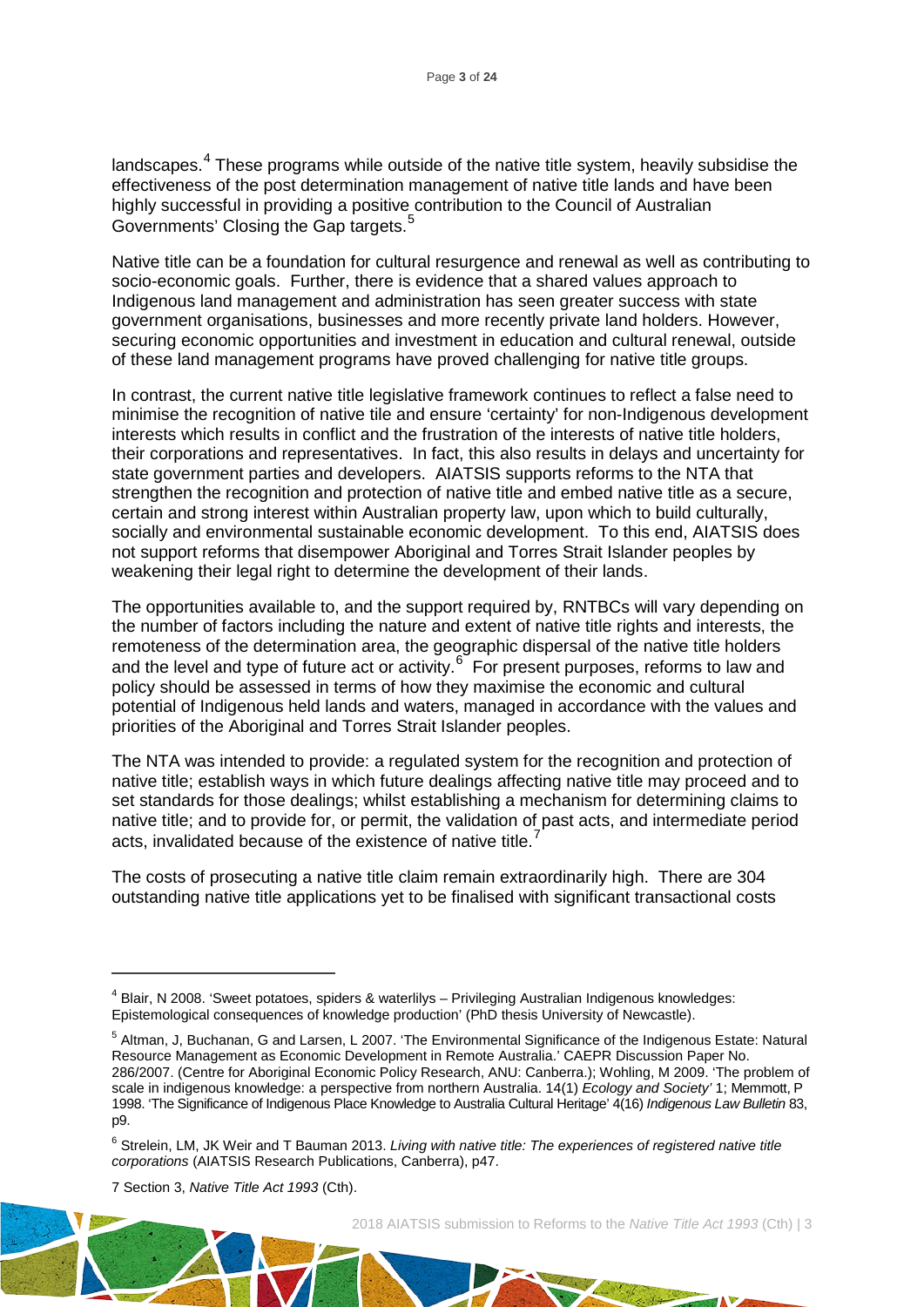involved.<sup>[8](#page-4-0)</sup> Given that substantial amounts of time and money are spent on proving or challenging the continuity of cultural practices; there is a question as to whether there is a convincing policy rationale for this. In addition, are the current legal requirements for establishing connection outpacing the policy approaches, thus requiring legislative clarification.

The current proposed amendments cannot achieve the stated aims of claims resolution and efficient future act management without the significant curtailment of native title rights and interests; increasing the transaction costs of conflict based dealings over native title lands and ultimately undermining shared objectives for social and Indigenous development outcomes.<sup>[9](#page-4-1)</sup> The adversarial process of litigation is time consuming; unpredictable and involves significant costs. [10](#page-4-2) While some state governments continue to apply extraordinary burden of proof and high 'trade-offs' to secure consent determinations, at the same time, the Federal Court of Australia is increasingly cognisant of its legislative responsibility to dispose of native title matters as a positive legal obligation. It is imperative that the rights of Indigenous peoples are not compromised in this drive for efficiency.

In the recent decision of *Western Bundjalung People v Attorney General of New South Wales* <sup>[11](#page-4-3)</sup>Justice Jagot noted that the importance of ensuring that justice is achieved 'in a manner which is efficient, timely and at a cost which is proportionate to the importance and complexity of the matters in dispute'.

The Court noted that:

 $\overline{a}$ 

- **o** The native title system is funded as a public resource (inclusive of Courts, State parties and the claimant group).
- **o** The principle respondent the Attorney General and state and territory agencies are subject to the Model Litigant Policy as well as ethical conduct for individual lawyers. These standards are inclusive of the obligation to not cause unnecessary delay and to endeavour to avoid litigation wherever possible.
- **o** The preamble and original intentions of the NTA should be central to driving the native title claims resolution process which should be driven by negotiation and agreement rather than contested litigation.
- **o** The mediation provisions of the NTA 'disclose a statutory scheme by which the Commonwealth Parliament intends native title claims to be resolved by outcomes agreed between parties as a result of a process of negotiation in good faith if at all possible'.

AIATSIS is concerned that the proposed reforms to the NTA overlook broader structural issues present within the native title system including the variable and 'restrictive' standard

<span id="page-4-0"></span><sup>&</sup>lt;sup>8</sup> National Native Title Tribunal statistics[: www.nntt.gov.au](http://www.nntt.gov.au/) (accessed 26/02/18).

<span id="page-4-1"></span><sup>&</sup>lt;sup>9</sup> Strelein, LM 2001 (op cit) 97 'Arguably, it is not always necessary to have a considered and coherent theoretical *foundation for public policy, so long as the outcomes are agreed*.' Citing C Sunstein 1995. 'Incompletely Theorized Agreements' *7 Ham LR* 108, p1733.

<span id="page-4-2"></span><sup>&</sup>lt;sup>10</sup> McCann, L 1999. 'Induced Institutional Innovation in Response to Transaction Costs: The Case of the National Native Title Tribunal' (Agricultural and Resource Economics, paper presented at the 43rd Annual Conference of the Australian Agricultural and Resource Economics Society, Christchurch, New Zealand, 20-22 January, 1999) p5.

<span id="page-4-3"></span>*<sup>11</sup> Western Bundjalung People v Attorney General of New South Wales* [2017] FCA 992.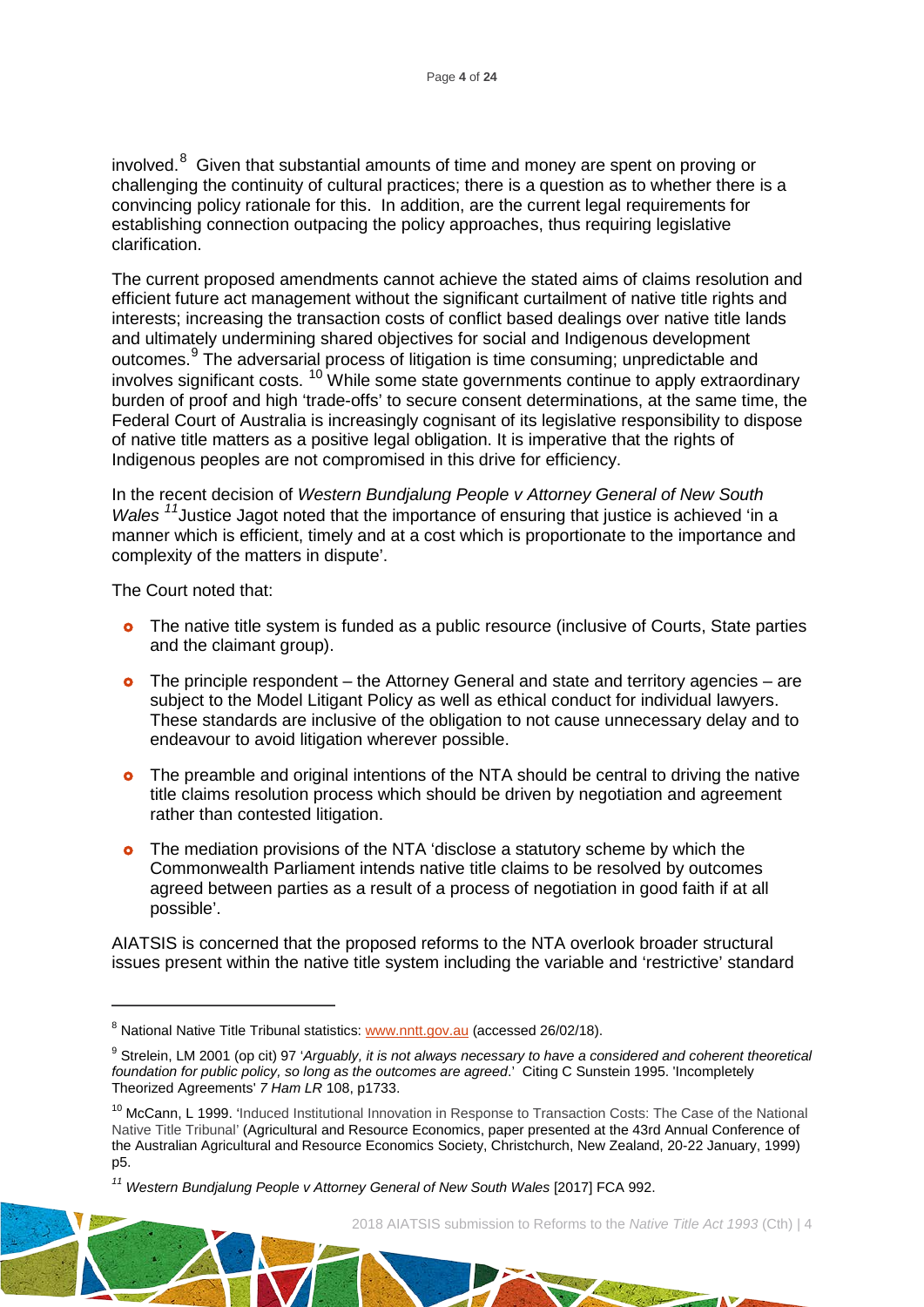and burden of proof, the unregulated transaction costs of native title dealings imposed by these.<sup>[12](#page-5-0)</sup>

The role of the court remains important in ensuring that the interpretation and application of the NTA achieves the objects set out in the preamble. The cultural competency of the Court in carrying out this task should be considered carefully. Professor Mick Dodson noted at the ceremonial sitting of the Federal Court of Australia for its 40<sup>th</sup> anniversary on 7 February 2017:

For the Court to achieve meaningful outcomes, it is vital to maintain an experienced pool of Judges who are supportive of agreed outcomes wherever possible. Given that there are now a handful of Registrars continuing the mediation functions originally taken by the significant machinery of the Tribunal, it is critical that these roles remain specialist in nature and are sufficiently resourced.<sup>[13](#page-5-1)</sup>

Where the courts are able to apply an intercultural in plural legal approach, the property law system is more than capable of creating mechanisms for dealing unique interests such as recognised native title laws and customs including the recognition of native title that implies the right to use resources for any purpose – including commerce and trade as per the decisions in *Brown* and *Akiba*. [14](#page-5-2) In our view, a strong economic foundation for native title is in the national interest as well as achieving the objectives of Aboriginal and Torres Strait Islander peoples themselves.

In the same speech, Professor Dodson drew attention to the role of broader settlement frameworks:

We need to move beyond thinking native title is the only solution. The increasingly legalistic nature of the native title system and limitations on outcomes achievable within it have prompted indigenous organisations, the Law Reform Commission and some governments to take action to find a better way. Recent focus is on new frameworks, alternative land justice processes and improved cohesion between different land management systems to provide practical benefits for Indigenous people. This will require the leveraging of the growing Indigenous estate in Australia into meaningful outcomes for Indigenous people.[15](#page-5-3)

Justice Griffiths endorsed Professor Dodson's comments in: *In Lyndon on behalf of the Budina People v State of Western Australia*: [16](#page-5-4)

As Justice Allsop recently stated:

'The judgments of the majority in *Mabo (No 2)* were an event in the history of this country that marked the recognition of an historical truth that laid a foundation for the commencement of the process of reconciliation and for the formation of a sense of

<span id="page-5-4"></span><sup>16</sup> [2017] FCA 1214, [3].

 $\overline{a}$ 

2018 AIATSIS submission to Reforms to the *Native Title Act 1993* (Cth) | 5

194 of 2010

<span id="page-5-0"></span><sup>&</sup>lt;sup>12</sup> Kathleen Clothier 2006. 'Corporations (Aboriginal and Torres Strait Islander) Bill 2005: Positive or Negative Discrimination?' 10 *Australian Indigenous Law Reporter* 1, 11.

<span id="page-5-1"></span> $13$  Professor Mick Dodson Address:  $40<sup>th</sup>$  Anniversary of the Federal Court of Australia Special Ceremonial Sitting of the Court Sydney, 7 February 2017, p 5.

<span id="page-5-2"></span><sup>14</sup> Macabe, Patrick 2015. 'Pilki and Birriliburu: Commercial native title rights after *Akiba'* 19 *Australian Indigenous Law Reporter* 64, 71-73.

<span id="page-5-3"></span> $15$  Professor Mick Dodson Address:  $40<sup>th</sup>$  Anniversary of the Federal Court of Australia Special Ceremonial Sitting of the Court Sydney, 7 February 2017, pp 5-6.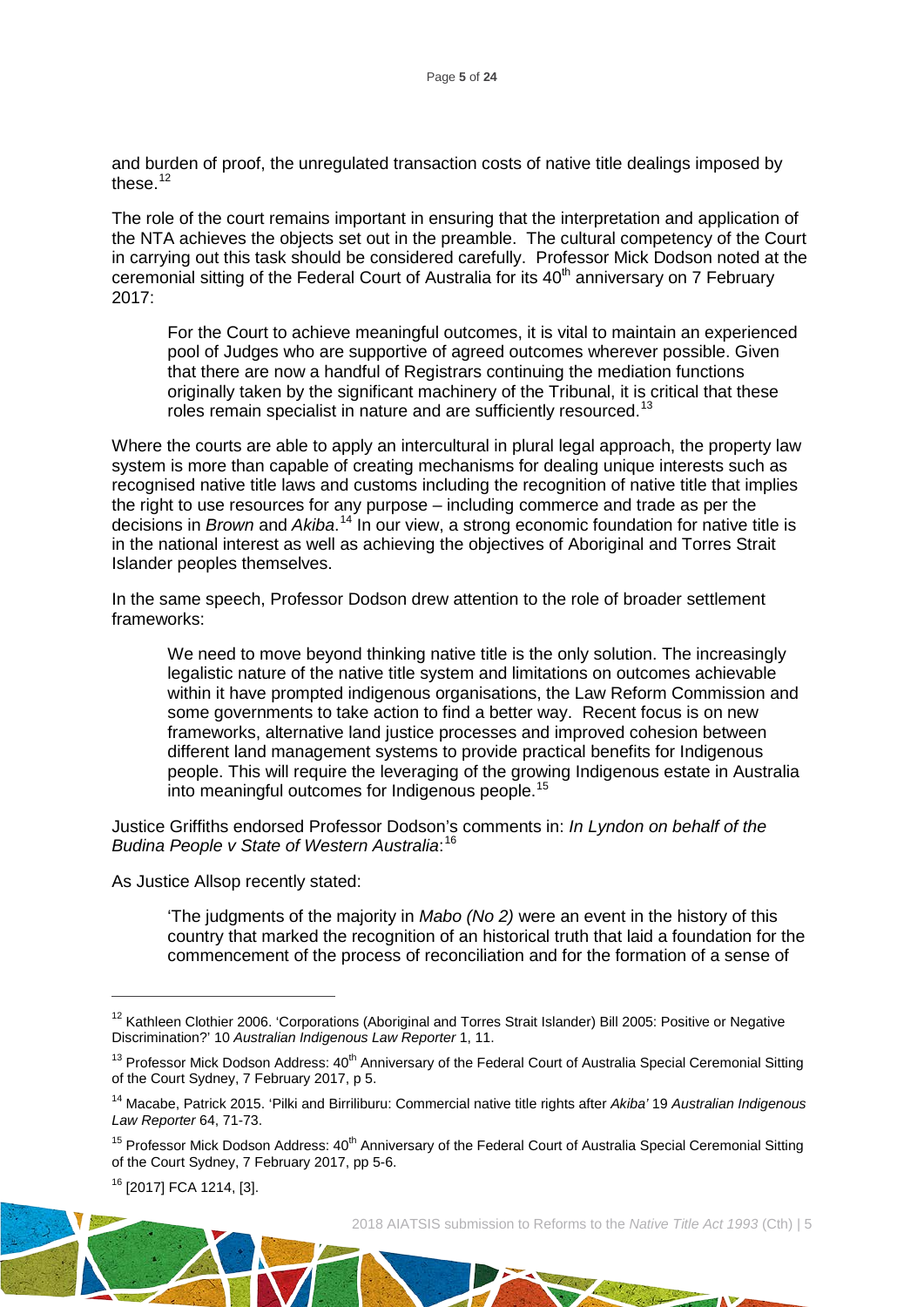nationhood with its beginnings tens of thousands of years ago, and not merely 200 years ago in its modern manifestation. The emergence of that truth to the wider Australian society and its place in the experience of all Australians is not to be feared, nor is it to be seen as a diminishment of any one's history. It is, or should be, part of our lived experience.'<sup>[17](#page-6-0)</sup>

Substantive legislative reform must be in accordance with the preamble of the *Native Title Act 1993 (Cth)*. 'Accordingly, the NTA is clearly 'intended to achieve rectification of past injustice and current disadvantage so as "to ensure that Aboriginal peoples and Torres Strait Islanders receive the full recognition and status within the Australian nation to which history, their prior rights and interests, and their rich and diverse culture, fully entitle them to aspire".<sup>[18](#page-6-1)</sup> 'Against this background, the duty to which we are all subject, to ensure that issues arising under the NTA are resolved according to law and in a manner which is efficient, timely and at a cost which is proportionate to the importance and complexity of the matters in dispute, is of the utmost importance.'[19](#page-6-2)

Our specific responses to the proposed amendments (following) are made based on the abovementioned principles.

 $\overline{a}$ 

<span id="page-6-0"></span><sup>&</sup>lt;sup>17</sup> Allsop, Justice James 'The Role and Future of the Federal Court within the Australian Judicial System' [2017]<br>FedJSchol 12.<br><sup>18</sup> Mestern Rundiskups Reache u. Attenue Openent 1994.

*Feddra Bundialung People v Attorney General of New South Wales [2017] FCA 992 at [13].* 

<span id="page-6-2"></span><span id="page-6-1"></span><sup>&</sup>lt;sup>19</sup> Western Bundjalung People v Attorney General of New South Wales [2017] FCA 992 at [17]. The discharge of its duty by the State party is particularly critical. It is the State party which is the landed successor to the dispossession of Aboriginal peoples. It is the State party with whom the principal negotiations about native title claims must take place. It is within the power of the State party to agree to resolve a claim by an applicant without the need for contested litigation and in a manner which is timely, efficient and does not involve disproportionate resources. It is the State party which is subject not only to the duties imposed by the NTA and the Court Act but also by the obligations of a model litigant. Unless the State party is both vigilant about discharging all of its duties in good faith, recognising the objects of the NTA and its unique role, and committed to taking responsibility for driving sensible and fair outcomes in a timely manner, there is no real prospect of other parties or the Court being able to effectively discharge their and its duties. There is also no prospect of matters being resolved in a manner which is consistent with the objects of the NTA.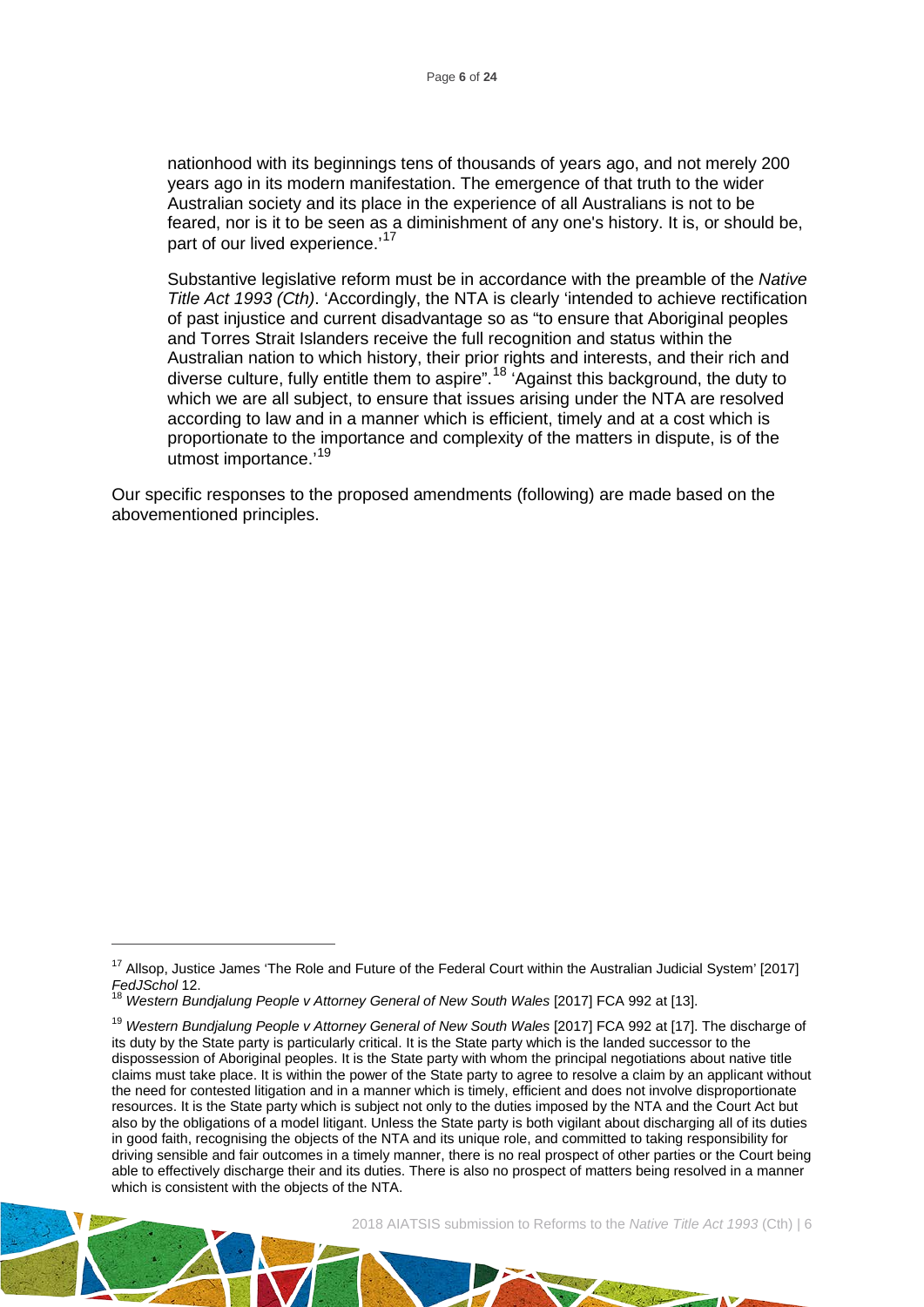#### **QUESTION 1: Should the Act be amended to confirm the validity of section 31 agreements made prior to the McGlade decision?**

AIATSIS supports the amendment of the NTA to confirm the validity of section 31 agreements made prior to the *McGlade* decision in principle, to achieve consistency in approach.[20](#page-7-0) We understand further discussion may required with NTRBs to finlaise this amendment.

#### **QUESTION 2: What should be the role of the applicant in future section 31 agreements? Which of the three options, if any, do you prefer?**

AIATSIS supports the adoption of Option 3: a majority of the members of the applicant are mandatory parties to section 31 agreements.

However, AIATSIS warns that allowing the applicant to execute the agreement by majority should not take the place of legitimate attempts to seek consensus. There should be clarity around what is required before the applicant can execute the agreement, both in relation to authorisation and attempts to reach consensus. An additional benefit of Option 3 is that the administrative burden is lessened. Option 3 allows for situations in which one or two members of the applicant are unable to sign while allowing the agreement to proceed.

# **QUESTION 3: Do you support the proposals to:**

 $\overline{a}$ 

#### **(a) allow claim group members to define the scope of the authority of the applicant,**

AIATSIS supports proposal A1- to clarify that the claim group may define the scope of the authority of the applicant.

#### **(b) clarify that an applicant can act by majority unless the claim group specifies otherwise,**

AIATSIS supports proposal A2 that the applicant can act by majority unless the claim group specifies otherwise. AIATSIS notes that the amendment may create a binary between unanimous agreement and agreement by way of majority which excludes other kinds of decision-making processes which may be adopted by a claim group. For example, this binary may exclude decision-making processes which require a special majority or a majority of families, or where development or major impact is localised in a specific area that a family might speak for.

#### **(c) allow the composition of the applicant to be changed without going through a section 66B reauthorisation process in prescribed circumstances, and/or**

#### **(d) impose a statutory duty on the members of the applicant to avoid obtaining a benefit at the expense of native title holders?**

AIATSIS supports proposal A3 and A4. Currently the only way to resolve many issues relating to a member of the applicant is to remove applicants through the s 66B process and hold an authorisation meeting to replace the applicant, a process which takes considerable time and resources.

2018 AIATSIS submission to Reforms to the *Native Title Act 1993* (Cth) | 7

Late of the der

<span id="page-7-0"></span><sup>&</sup>lt;sup>20</sup> See AIATSIS submission to Australian Senate Legal and Constitutional affairs committee (Native Title [Amendment Indigenous Land Use Agreements Bill-2017 provisions\) February 2017.](https://aiatsis.gov.au/sites/default/files/products/submission/aiatsis_submission_-_nta_amendments_feb_2017_0.pdf)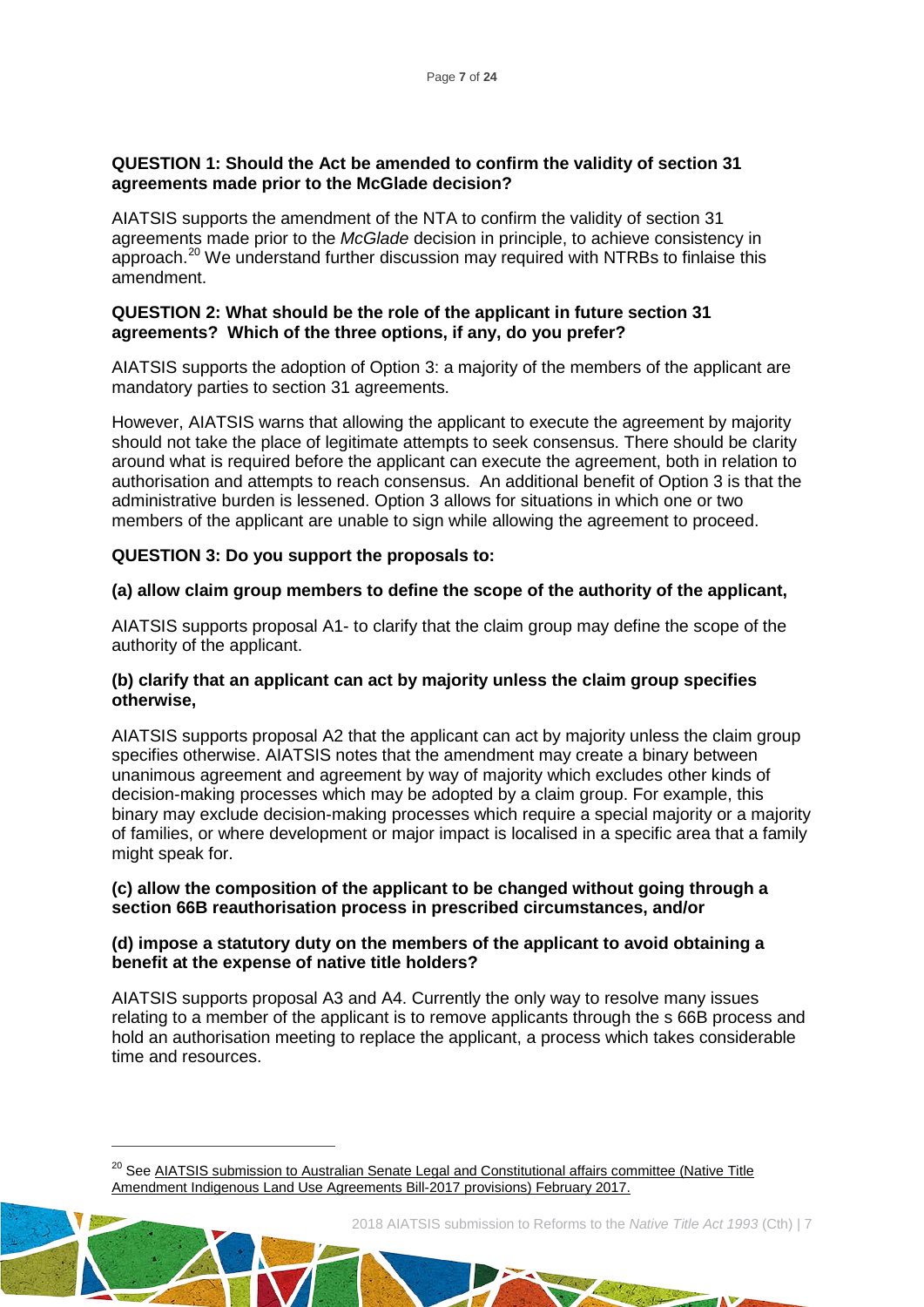In the recent decision of *[Gomeroi People v Attorney General of New South Wales](http://www.austlii.edu.au/cgi-bin/viewdoc/au/cases/cth/FCA/2017/1464.html)* Rangiah J noted that the 'NTA does not prescribe rules for the conduct of authorisation meetings, or conditions for their validity<sup>[21](#page-8-0)</sup> and that decision making processes do not need to be over scrutinised in an 'overly technical or pedantic way' otherwise the ability of native title holders to pursue their native title rights and interests would be severely compromised.<sup>[22](#page-8-1)</sup>

Further, in *Daniel v State of Western Australia,* French J noted that the 'beneficial construction of s 66B as a facultative provision [is] directed to maintaining the ultimate authority of the native title claim group.' *[23](#page-8-2)*

In *Gomeroi People v Attorney-General of New South Wales*, Barker J outlined the following requirements of the provision:

- **o** There is a claimant application.
- **o** Each applicant for an order under s 66B is a member of the native title group.
- **o** The person to be replaced is no longer authorised by the claim group to make the application and to deal with matters arising in relation to it.
- **o** Alternatively, the person to be replaced has exceeded the authority given to him or her by the claim group.
- **o** The persons making the application under s 66B are authorised by the claim group to make the application and to deal with matters arising under it. $^{24}$  $^{24}$  $^{24}$

AIATSIS supports the ALRC *Connection to Country* Report findings that encourage succession planning for applicants who are unable or unwilling to act in native title matters so that the applicant may apply to the Federal Court of Australia for an order that a member be replaced by the specified person without re-authorisation.<sup>[25](#page-8-4)</sup> The terms of the reauthorisation would need to be very clear and provided by the native title claim group by way of instructions set in the form of a resolution or affidavit evidence.

Another approach taken by claimants is referred to in the ALRC *Connection to Country Report* where attention is drawn to the Githabul people who authorised one applicant and then established a steering committee to assist the applicant in matters related to native title. [26](#page-8-5)

AIATSIS advises caution over whether the amendment proposed will achieve the desired outcome without greater clarification of the meaning of 'unwilling to act' as well as the evidence required to prove this.

In *[Gebadi v Woosup \(No 2\)](https://www.austlii.edu.au/cgi-bin/viewdoc/au/cases/cth/FCA/2017/1467.html)* Greenwood J emphasised:

<span id="page-8-0"></span> $\overline{a}$ 

Land of the first

<sup>&</sup>lt;sup>21</sup> [Gomeroi People v Attorney General of New South Wales](http://www.austlii.edu.au/cgi-bin/viewdoc/au/cases/cth/FCA/2017/1464.html) [2017] FCA 1464, [46].

<sup>22</sup> *Gomeroi People v Attorney-General of New South Wales* [2017] FCA 1464 , [54].

<sup>23</sup> *Daniel v State of Western Australia* [2002] FCA 1147 [16].

<span id="page-8-3"></span><span id="page-8-2"></span><span id="page-8-1"></span><sup>24</sup> *[Gomeroi People v Attorney General of New South Wales](http://www.austlii.edu.au/cgi-bin/viewdoc/au/cases/cth/FCA/2017/1464.html)* [2017] FCA 1464 See Rangiah J at [35] referring to *Daniel v State of Western Australia* [2002] FCA 1147 [17].

<span id="page-8-4"></span> $25$  [10.93].

<span id="page-8-5"></span><sup>&</sup>lt;sup>26</sup> ALRC 2016, ALRC 2016. *Connection to Country: Review of the Native Title Act 1993 (Cth)* (ALRC Report [126\),](https://www.alrc.gov.au/publications/native-title-and-land-justice) at [10.41] referring to *Close on behalf of Githabul People #2 v State of Queensland* [2010] FCA [11].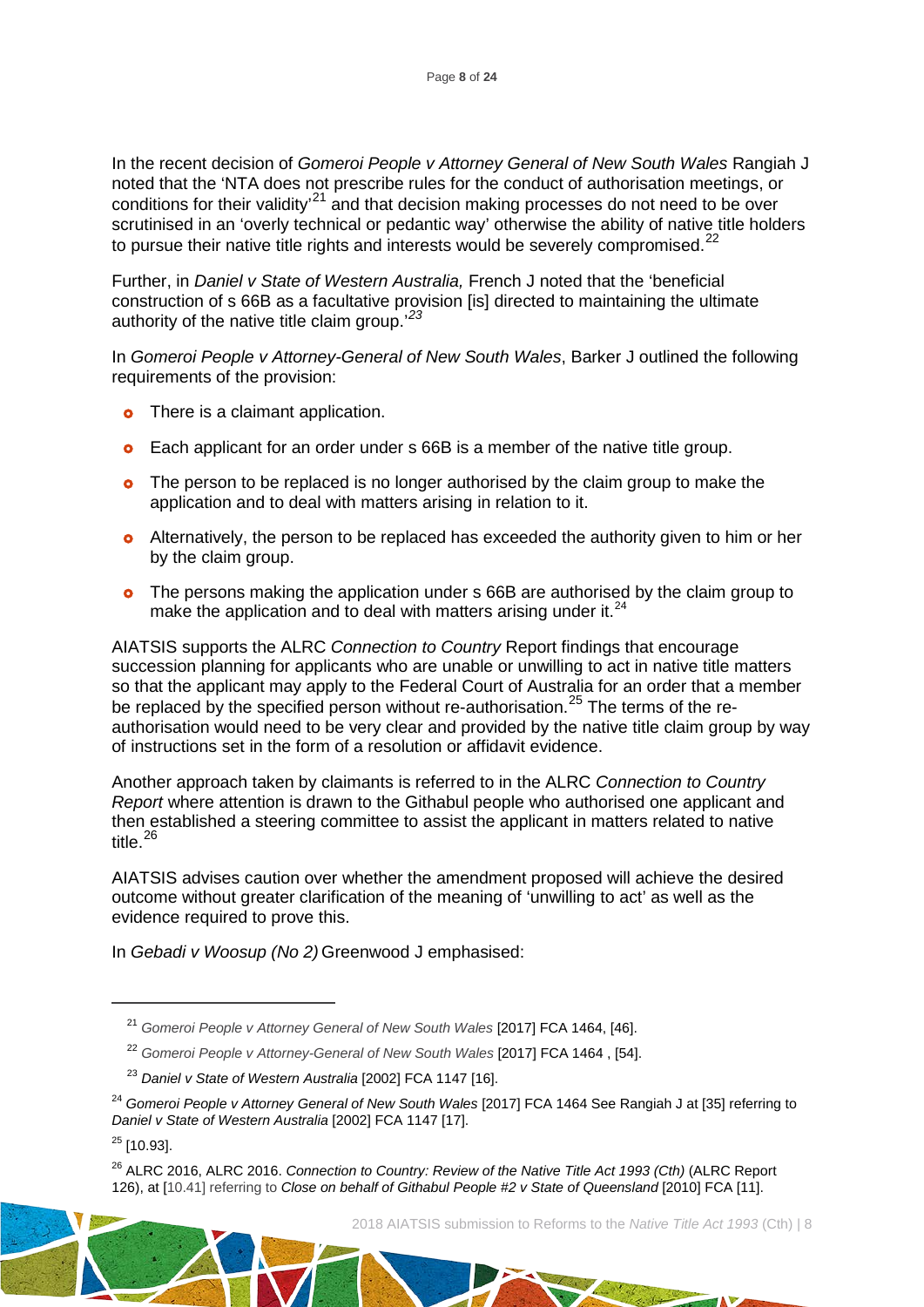Those individuals who become or who are constituted as *the applicant* prosecute each application for and on behalf of all members holding the common or group rights and interests comprising the particular native title or, where relevant, those persons comprising the compensation claim group (apart from revocation or variation applications). In doing so, the Act contemplates that those individuals constituting the applicant act in the *interests* of the group members and also in their own interests but, in respect of their own interests, they do so only in their capacity as *members* of the group, and not in furtherance of their private interests which in any way conflict with the interests of the relevant group. These arrangements under the Act reflected in ss [13](http://www8.austlii.edu.au/cgi-bin/viewdoc/au/legis/cth/consol_act/nta1993147/s13.html) and [61,](http://www8.austlii.edu.au/cgi-bin/viewdoc/au/legis/cth/consol_act/nta1993147/s61.html) and all of the provisions of the Act relating to those sections, have been enacted by the Parliament of Australia in order to give effect to the *Preamble* to the Act and the *main objects* of the Act. [27](#page-9-0)

In *Gebadi* the Court considered that it would be inconsistent with the statutory scheme for some persons (amongst a group of persons constituting an applicant for the purposes of a s 61 native title determination application) to enter into a section 31(1)(b) agreement with a person or entity and not disclose the fact of it to the claim group or the other persons constituting the applicant; and cause payments made under the agreement to be applied and used for the personal benefit of those persons within the applicant who had struck the agreement. The payments under such an agreement do not become the 'applicants' money' personally. The payments retain their character as payments made to and for the benefit of those persons who hold the common or group rights and interests comprising the particular native title as claimed. An applicant, when exercising any aspect of the right to negotiate and bring into existence a section 31(1) (b) agreement, does so as applicant for those persons who hold the common law group rights and interests comprising the native title as claimed.

Conversely acting against the instructions and will of the majority of the native title claim group is contrary to the duties of the applicant.<sup>[28](#page-9-1)</sup> AIATSIS notes however that a number of equitable defences and Indigenous Law defences may be relevant to any such inquiry. <sup>[29](#page-9-2)</sup>

 $\overline{a}$ 

Greenwood J further observed: [269] What must be shown, in the writer's view, is that the actual circumstances of a relationship are such that one party is entitled to expect that the other will act in his interests



<span id="page-9-0"></span><sup>27</sup> [2017] FCA 1467, [20].

<span id="page-9-1"></span> $28$  Note the contrast here between the fiduciary duty arising in this instance versus the fiduciary relationship a trustee holds to beneficiaries. In the latter case, the trustee is expected to act on its own judgement for the benefit of the beneficiaries. For Trustee RNTBCs this common law relationship is tempered by a statutory responsibility to consult with the common law native title holders on 'native title questions'.

<span id="page-9-2"></span><sup>29</sup> In *[Oliver Hume South East Queensland Pty Ltd v Investa Residential Group Pty Ltd](https://www.austlii.edu.au/cgi-bin/viewdoc/au/cases/cth/FCAFC/2017/141.html)* [\[2017\] FCAFC 141,](https://www.austlii.edu.au/cgi-bin/viewdoc/au/cases/cth/FCAFC/2017/141.html) the Full Court (Dowsett, Greenwood and White JJ) considered the question of whether particular parties owed fiduciary obligations to another. In determining that question, the Court analysed the principles to be applied, within the relevant factual matrix, in answering that question. Greenwood J (with White J in agreement) identified the principles to be applied. Dowsett J differed as to the application of the principles to the facts in issue but did not depart from the expressions of principle of Greenwood J (and White J in agreement), although his Honour set out the relevant principles in his own terms. At [265] Greenwood J quotes Dr Paul Finn with approval:

Dr Finn also observes at p 93 that the fiduciary question is "essentially factual in character" and "if we entrust our interests to another person's care, we should be entitled to expect that that other will act in our interests – at least where that other knows or has reason to know we are so doing and apparently accepts this". Dr Finn also observes at p 93 that the difficulty in examining the "factual phenomena in relationships" lies in isolating whether "something more" is present in a relationship so as to characterise a person as a "fiduciary" of another. Although Dr Finn was examining these matters of "relationship characterisation" in the context of whether something more is present between parties to an existing contractual relationship so as to render one person the fiduciary of another, the quoted opinions expressed at pp 85, 87 and 93 go to matters of essential principle which determine the question of appropriate characterisation in all the circumstances of the essential forensic factual enquiry.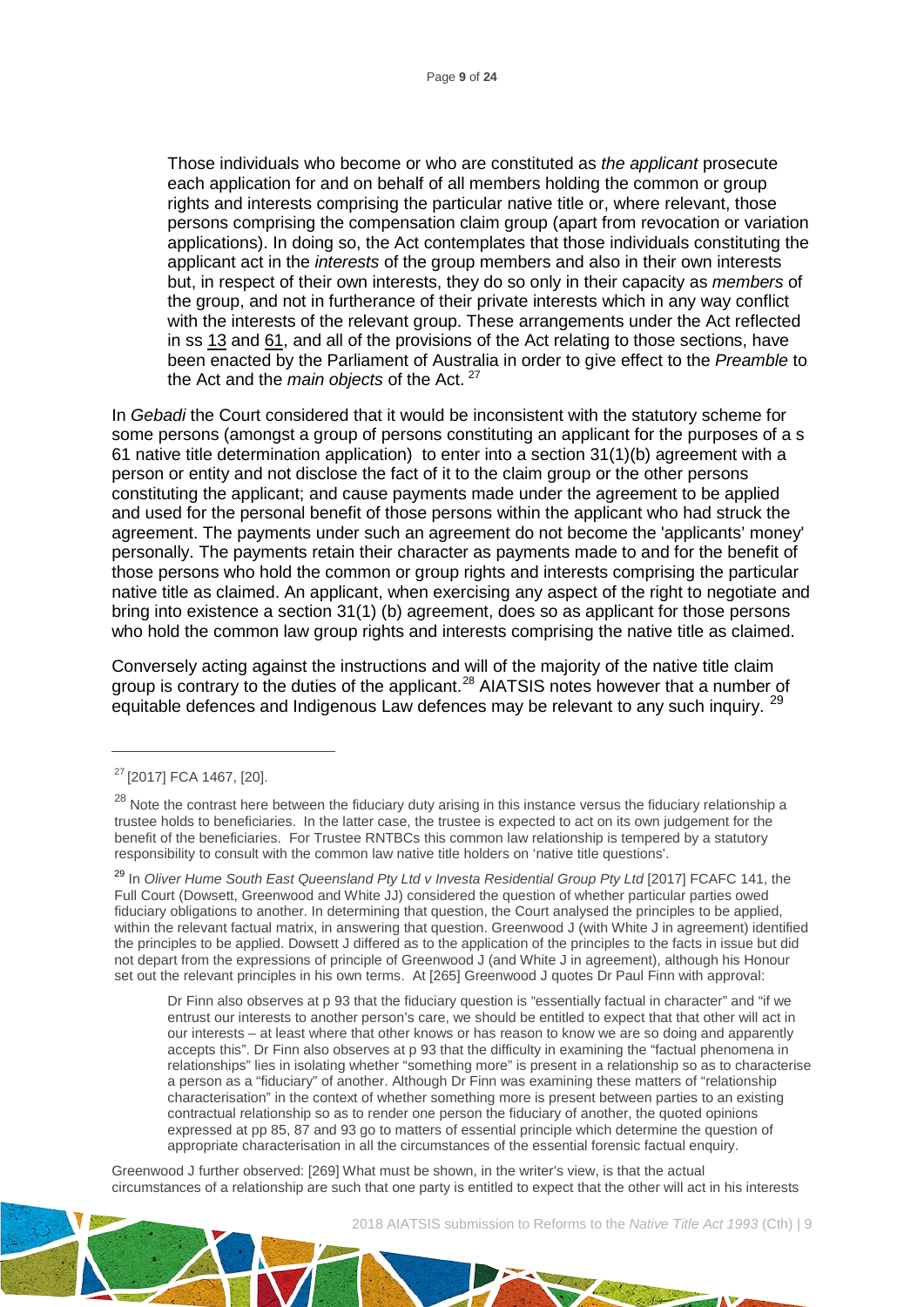AIATSIS supports an amendment – to confirm the fiduciary nature of the applicant's role. As the common law and practice in this area develops, a clear statement in legislation that the role of applicant gives rise to a fiduciary duty can play an educative role and gives an indication of the remedies available if the duty is breached. [30](#page-10-0) However, AIATSIS does not support a prescriptive obligation as set out in the ALRC report which could fetter the development of the law of equity by the courts in a manner appropriate to the unique nature of native title as a societal interest emerging from an alternative legal system. There is a risk that an overly prescriptive approach to this matter could result in a strict statutory interpretation approach that fails to adequately incorporate the laws and decision making systems of the society to whom the duty is owed.

Currently, the applicant's duty relies on their relationship with native title holders in equity. However, the jurisprudence is in its infancy with Greenwood J's recent finding in *Gebadi v Woosup[31](#page-10-1)* establishing the first precedent in this area. [32](#page-10-2) In that case, the Court determined that the applicant owes fiduciary obligations to the native title claim group. That is, the applicant 'stood in a fiduciary relationship, often described as a relationship of 'trust or confidence' with the members' of the native title claim group.<sup>[33](#page-10-3)</sup> The members of the claim group were 'entitled to expect that [the applicant] would act in the best interests of the claim group in exercising any of the functions, powers, responsibilities or discretions conferred upon the applicant.<sup>[34](#page-10-4)</sup>

Greenwood J articulated that the obligations owed by the applicant to the native title claim group were:

<span id="page-10-0"></span><sup>30</sup> AIATSIS refers to the consequences for breach of authority as set out in paragraphs [10.75] to [10.80] of the ALRC *Connection to Country Report*. [10.80] Existing remedies available via the law of agency or in equity include: account of profits (as in *Gebadi* referred to in these submissions*)* and restitution.

<span id="page-10-1"></span><sup>31</sup> [2017] FCA 1467, 31.

<span id="page-10-2"></span><sup>32</sup> Strelein, LM 2001 'Conceptualising Native Title' 23 *Sydney Law Review* 95, 96 explains precedential development of the law:

The Mabo decision did not exhaustively define the scope and nature of native title, nor would the High Court have intended it to do so. This is not the method of 'judge made law'. Unlike legislation, which seeks to lay down a law of general application and exhaustively set out the limits of its application, the common law develops on a case by case basis. A 'judge made law' or common law doctrine develops over time when a number of cases have arisen dealing with similar issues and which have been treated under the same rule. As difficult circumstances arise, the doctrine is refined or modified in order to do justice in the particular circumstances. Each case forms a 'precedent', which will be referred to in future cases. By referring back to past cases, and treating like cases alike, the law achieves consistency and a coherent doctrine emerges.

- <span id="page-10-3"></span><sup>33</sup> *Gebadi v Woosup* [2017] FCA 1467, 31.
- <span id="page-10-4"></span><sup>34</sup> *Gebadi v Woosup* [2017] FCA 1467, 31.

in and for the purposes of the relationship. Ascendancy, influence, vulnerability, trust, confidence or dependence doubtless will be of importance in making this out, but they will be important only to the extent that they evidence a relationship suggesting that entitlement. The critical matter in the end is the role that the alleged fiduciary has, or should be taken to have, in the relationship. It must so implicate that party in the other's affairs or so align him with the protection or advancement of that other's interests that foundation exists for the "fiduciary expectation". Such a role may generate an actual expectation that the other's interests are being served. This is commonly so with lawyers and investment advisers. But equally, the expectation may be a judicially prescribed one because the law itself ordains it to be that other's entitlement. This may be so either because that party should, given the actual circumstances of the relationship, be accorded that entitlement irrespective of whether he had adverted to the matter or because the purpose of the relationship itself is perceived to be such that to allow disloyalty in it would be to jeopardise its perceived social utility.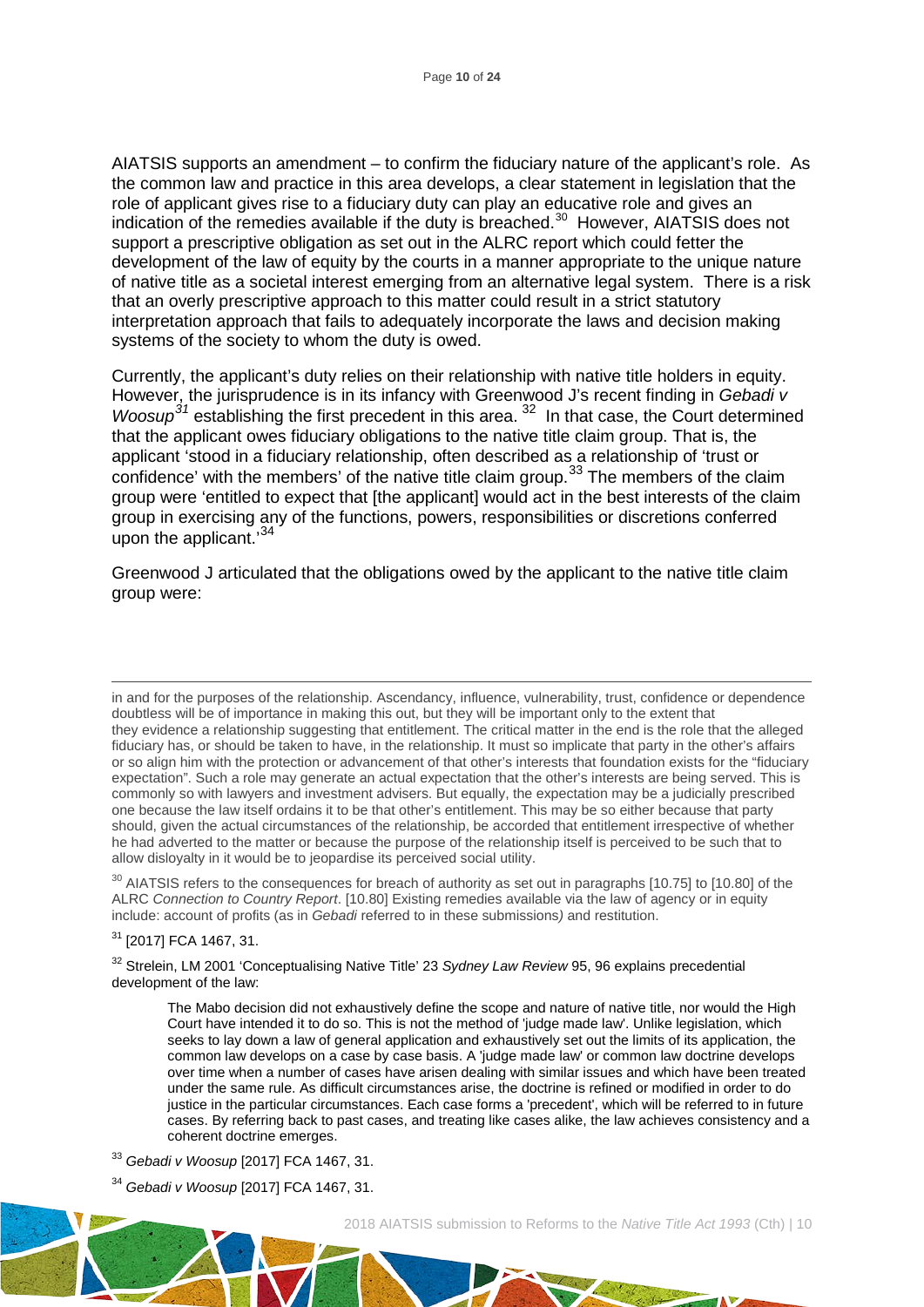(a) an obligation to not place themselves in a position where their private or personal interests came into conflict with the interests of the members of the Ankamuthi native title claim group: a conflict of interest and duty;

(b) an obligation to not pursue and secure a personal benefit: a conflict of interest and duty;

(c) an obligation to not make a profit from their position of trust unless expressly permitted to do so with the informed consent of the Ankamuthi native title claim group: a conflict of interest and duty;

(d) an obligation to not place themselves in a position where their personal interests or duties conflicted with duties owed to the Ankamuthi native title claim group: a conflict of interest and duty, and a conflict of duty and duty.<sup>[35](#page-11-0)</sup>

In finding the existence of such a duty, His Honour reasoned that the applicant 'undertook or agreed to act for and on behalf of and in the interests of the native title claim group in the exercise of any and all powers, responsibilities and discretions affecting the interests of the claim group in a legal or practical sense.'<sup>[36](#page-11-1)</sup>

Clarification in the legislation that the applicant owes a fiduciary duty to the native title group without a prescriptive definition will provide guidance to the applicant to be on notice that the role is one of trust and confidence and not a personal appointment for individual gain.

However, the Courts and Indigenous decision makers must have the capacity to develop a jurisprudence that is cognisant of the intersection of two legal systems and to accommodate the unique nature of native title. This includes, for example, the need to take into account the fact that the beneficiary is a society not a group of individuals, and as such has an unknown and intergenerational character; or that there may be responsibilities under law and custom that direct particular actions that may impact the exercise of a fiduciary duty as it may be interpreted under existing common law.

In *[Wik Peoples v Queensland](https://www.austlii.edu.au/cgi-bin/LawCite?cit=%281996%29%20187%20CLR%201)* (1996), Brennan CJ considered submissions of the Wik People which asserted the existence of a fiduciary duty owed by the Crown to the Indigenous inhabitants of the leased area. Although that was the context of the discussion by Brennan CJ, nevertheless the statement of general principle remains important.

Brennan CJ stated that, In order to establish the existence of a fiduciary duty:

…[i]t is necessary to identify some action or function the doing or performance of which attracts the supposed fiduciary duty to be observed. The doing of the action or the performance of the function must be capable of affecting the interests of the beneficiary and the fiduciary must have so acted that it is reasonable for the beneficiary to believe and expect that the fiduciary will act in the interests of the beneficiary (or, in the case of a partnership or joint venture, in the common interest of the beneficiary and fiduciary) to the exclusion of the interest of any other person or the separate interest of the beneficiary.<sup>[37](#page-11-2)</sup>

 $\overline{a}$ 

<span id="page-11-0"></span><sup>35</sup> *Gebadi v Woosup* [2017] FCA 1467, 31.

<span id="page-11-1"></span><sup>36</sup> Gebadi v Woosup [2017] FCA 1467, 31.

<span id="page-11-2"></span><sup>37</sup> *[Wik Peoples v Queensland](https://www.austlii.edu.au/cgi-bin/LawCite?cit=%281996%29%20187%20CLR%201)* (1996) 187 CLR 1, at 95-96.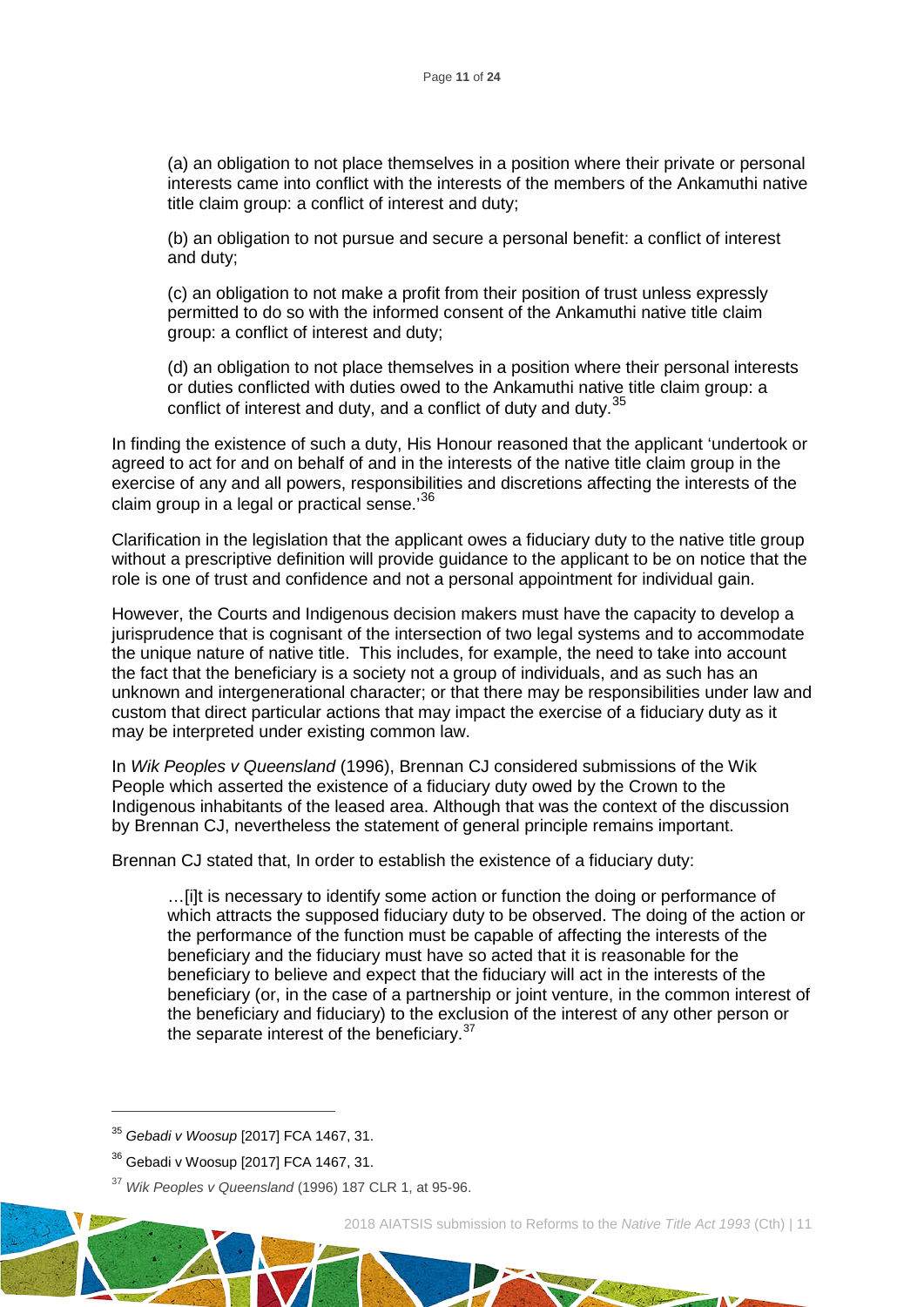In *Mabo (No 2)* Deane and Gaudron JJ observed that it is preferable 'to recognise the inappropriateness of forcing native title to conform to traditional common law concepts and to accept it as *sui generis* or unique'.[38](#page-12-0) The sui generis nature of native title must mean as a consequence that the 'fiduciary principle is informed by the particular set of cultural experiences and the socio-economic conditions that underpin such experiences'.<sup>[39](#page-12-1)</sup>

The content of the native title estate and the laws governing its enjoyment in the form of the determination will define the system of title management. The content of native title is defined by the law and custom of the native title group. Australian Courts rightly reject any role in determining the distribution of rights, membership or enjoyment of native title benefits - this is a matter for the laws of the particular group. 'The title was described as sui generis, or unique, because it reflected the rights and entitlements of Indigenous peoples under their own laws.'[40](#page-12-2)

AIATSIS submits that further legislation and regulation does not necessarily guarantee certainty. While we have long supported the inclusion of a clarificatory provision, an overly prescriptive approach to defining the obligations of the applicant to the native title group would fail to appreciate how complex defining such responsibilities and obligations becomes and how particular to the factual circumstances and cultural perspectives these situations are.

The recognition of a fiduciary relationship between applicant and the native title society will not eliminate dispute or contested decisions. Examining each situation on its own facts and establishing who the appropriate cultural arbiter will be is a necessary condition. The arbiter in this situation should not necessarily be an anthropologist, a lawyer nor a judge but the community itself in a structured and agreed, culturally legitimate form of Indigenous dispute resolution. AIATSIS is strongly supportive of additional resources and support for native title groups and RNTBCs that build strong governance and decision-making structures and invest in the strengthening and renewal of traditional laws and governance regimes. Through investing in governance and arbitral roles of Aboriginal and Torres Strait Islander institutions, the use of the courts can, as it should, be a last resort.

**QUESTION 4: Do you support the creation of an alternative agreement-making mechanism? If so, what limitations would you seek to have applied to such an agreement?** 

**Alternatively, does the native title system currently allow for adequate flexibility in agreement-making?**

**Are there better ways to achieve the objectives of increasing flexibility in agreementmaking and reducing transaction costs can be achieved (for example, through the COAG Investigation recommendations outlined in Attachment B)?** 

AIATSIS does not support proposals B1 or B3 - to allow PBCs to enter contracts in relation to future acts and compensation without consulting with or obtaining the consent of the native title group.

 $\overline{a}$ 

2018 AIATSIS submission to Reforms to the *Native Title Act 1993* (Cth) | 12

and of the day

<span id="page-12-0"></span><sup>38</sup> *Mabo v Queensland* (no 2) (1992) 175 CLR 1 at 89.

<span id="page-12-1"></span><sup>39</sup> C Mantziaris and D Martin (2000) *Native Title Corporations* (Federation Press Sydney, 1999 pp190-191).

<span id="page-12-2"></span><sup>40</sup> Strelein, LM 2001 'Conceptualising Native Title' 23 *Sydney Law Review* 95;98.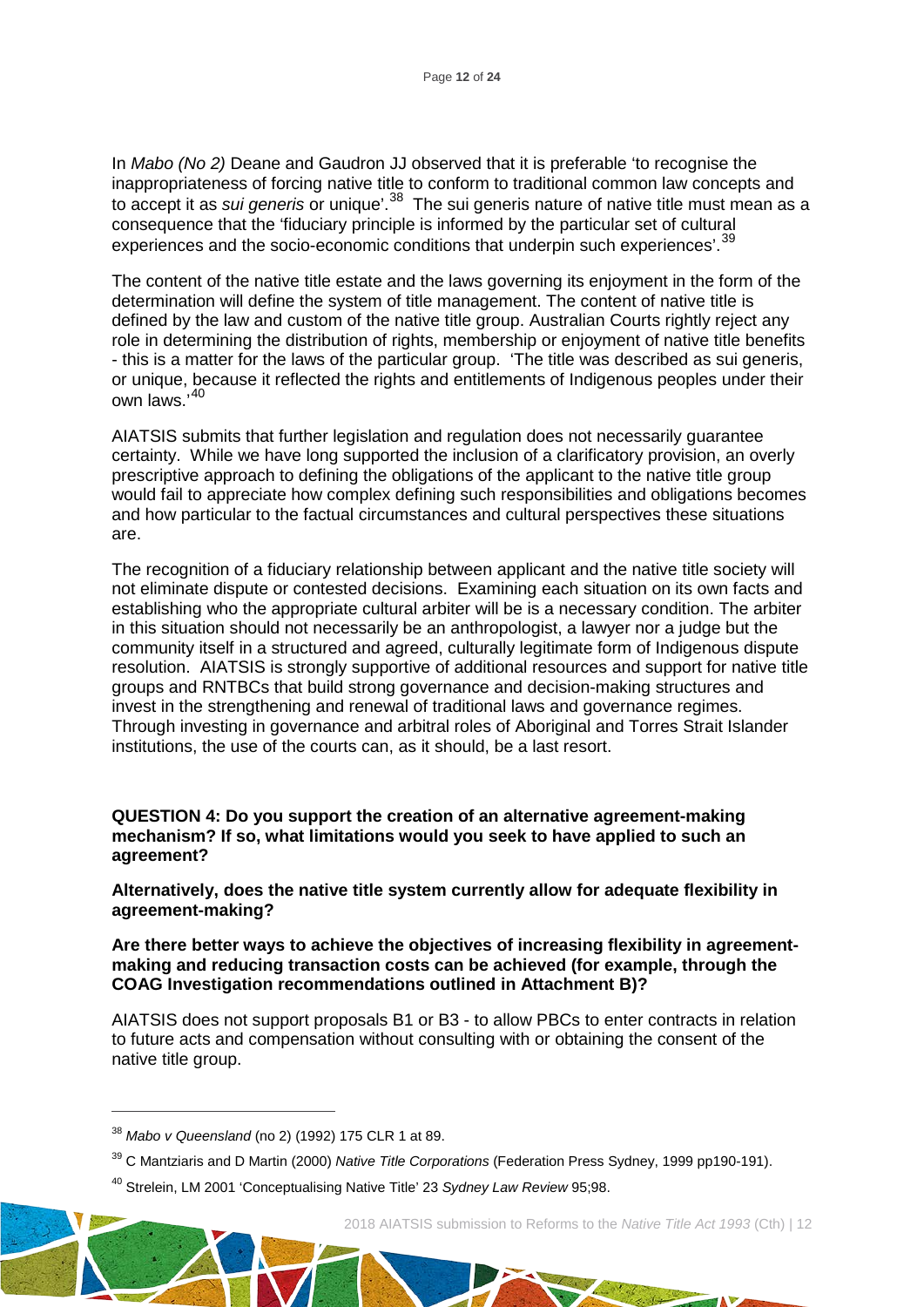AIATSIS submits that further consideration of the creation of explicit enforcement mechanisms to drive ethical behaviour in negotiation is a priority.

In the recent decision *[Charles, on behalf of Mount Jowlaenga Polygon # 2 v Sheffield](http://www.austlii.edu.au/cgi-bin/viewdoc/au/cases/cth/FCAFC/2017/218.html)  [Resources Limited](http://www.austlii.edu.au/cgi-bin/viewdoc/au/cases/cth/FCAFC/2017/218.html)* [2017] FCAFC 218 at [3] North and Griffiths JJ restated the objects and purposes of the legislation giving particular emphasis to the future act provisions of the legislation given the subject matter of the appeal proceeding:

Subdivision P of Div 3 of Pt 2 of the *NTA* contains provisions relating to '*the right to negotiate'*. The importance of these provisions for native title parties has long been recognised, as has the significance of the correlative obligation on other persons to negotiate in good faith.<sup>[41](#page-13-0)</sup>

This contracting process allows parties to avoid the ILUA and associated authorisation processes and consequently the connection back to the native title group. A process which affects native title rights and interests to the extent possible under these processes, including contracting in relation to future acts and compensation, should be not be permitted without consultation with and consent from the native title holders. Existing provisions and regulations for standing consents provide sufficiently for expedited decision-making

AIATSIS does not support proposals B2 or B4. These proposals would increase the negotiating power of the State in a context where native title holders are already in a position where they cannot walk away from negotiations and a continuing inequality of bargaining position often persists.

#### **QUESTION 5: Do you support the proposals set out in Attachment C to streamline existing agreement making processes?**

In general AIATSIS supports streamlined and improved agreement-making processes, as long as the process clearly supports improvements for all parties to the agreement and, in particular, native title claimants and holders.

As the recently retired chairperson of AIATSIS Professor Mick Dodson has stated:

'There were many aspects left to be resolved of the complex *Native Title Act 1993* by the common law and the Courts rather than the legislature. It was also clear from the outset in the preamble and provisions of the Act and the mandate of the Tribunal, that outcome by agreement rather than litigation was the preferred approach.<sup>[42](#page-13-1)</sup>

The technical amendments proposed, while important, do not address the main issues in agreement making in native title, which stem from the inequality of bargaining position between Indigenous and non-Indigenous parties to the agreement due to the right to negotiate, but without a right to say no. An alternative solution, which has been raised previously, is to allow native title claimants or holders to desist from negotiations where they are not receiving appropriate benefit or where parties have failed to act in good faith (or in the case of government failed to uphold the honour of the Crown and their model litigant obligations).

<span id="page-13-0"></span> $\overline{a}$ 

<sup>41</sup> See *North Ganalanja [Aboriginal Corporation and anor for and on behalf of the Waanyi People v The State of](http://www.austlii.edu.au/cgi-bin/viewdoc/au/cases/cth/HCA/1996/2.html)  [Queensland and Ors](http://www.austlii.edu.au/cgi-bin/viewdoc/au/cases/cth/HCA/1996/2.html)* (1996) 185 CLR 595 at 616 per Brennan CJ, Dawson, Toohey, Gaudron and Gummow JJ.

<span id="page-13-1"></span> $42$  Professor Mick Dodson Address to Ceremonial sitting of the Federal Court of Australia to mark its  $40<sup>th</sup>$ anniversary: 7 February 2017: p3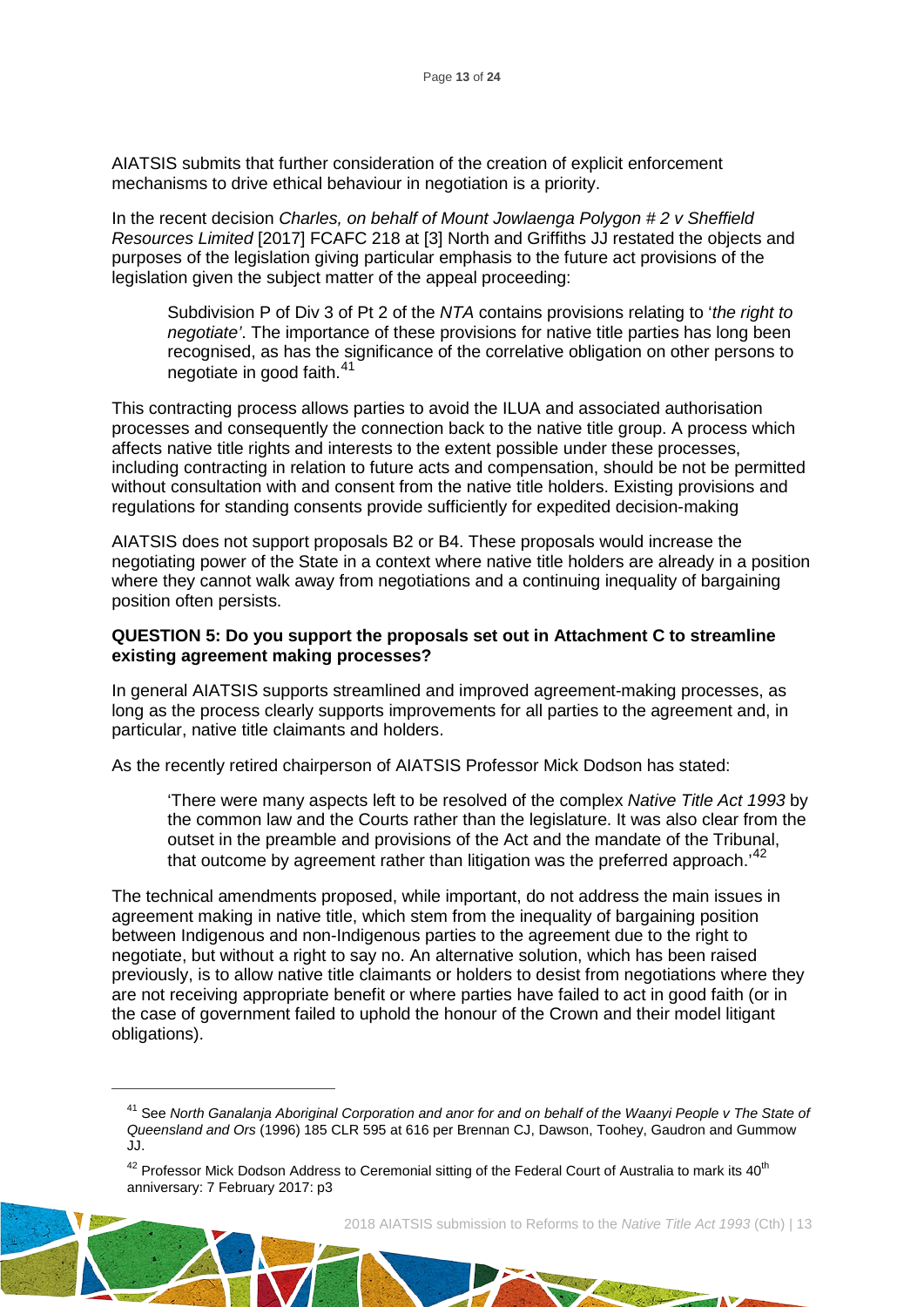In *[Charles, on behalf of Mount Jowlaenga Polygon # 2 v Sheffield Resources Limited,](http://www.austlii.edu.au/cgi-bin/viewdoc/au/cases/cth/FCAFC/2017/218.html)* North and Griffiths JJ stated:

The scheme of the relevant provisions of the Act recognises Parliament's intention that there must be a good faith period of negotiation in relation to the future act before there is any arbitral determination in relation to the future act. The period of six months provided for in s 35 of the Act ensures that there is reasonable time to enable those negotiations to be conducted. At the same time it permits the matter to be taken forward at the end of the six month period by way of an arbitral determination if the negotiations do not result in agreement. The ongoing protection provided for 'negotiation parties as defined by s 30A of the Act is that if any such party satisfies the arbitral body, in this case the Tribunal, that another negotiation party (other than the native title party) did not negotiate in good faith, the arbitral body must not make the determination on the application: s  $36(2).^{43}$  $36(2).^{43}$  $36(2).^{43}$ 

AIATSIS respectfully disagrees with the Court about the protection provided by the NTA and refers to Professor [Ciaran O'Faircheallaigh'](http://theconversation.com/profiles/ciaran-ofaircheallaigh-3597)s observations that respondent parties know that if they fail to reach an agreement with Indigenous claimant parties after six months they can approach the Tribunal and have the future act proceed usually in the form of a lease being granted as more often than not, the native title party is not able to demonstrate the sufficient evidentiary requirement to meet the objection requirements.

This further entrenches the inequality of bargaining position of the negotiation parties in favour of the respondent and increases vulnerability in negotiations for resource deprived Indigenous parties.<sup>[44](#page-14-1)</sup>

AIATSIS does not support any proposal which reduces the period for objection for ILUAs.

AIATSIS does not oppose proposal C1 - Allowing body corporate ILUAs to cover areas where native title has been extinguished.

AIATSIS does not oppose proposal C2 - Allowing minor technical amendments to be made to ILUAs without requiring re-registration.

AIATSIS does not oppose proposal C3 - Removing the requirement that the Registrar give notice of an area ILUA if it is not satisfied that the ILUA could be registered. AIATSIS agrees that this amendment may reduce unnecessary compliance and confusion.

AIATSIS does not support proposal C4 - Removing the requirement of PBCs to consult with NTRBs on native title decisions such as prior to entering an Indigenous Land Use Agreement in the PBC regulations.

Amendment C4 relates to informed consent and PBCs being able to make the best decisions in agreement making for native title holders and future generations.

While it may not always be suitable for a PBC to be consulting with the local NTRB, PBCs are rarely adequately resourced to obtain independent legal advice to fulfil their obligation to

 $\overline{a}$ 

2018 AIATSIS submission to Reforms to the *Native Title Act 1993* (Cth) | 14

Latt of a don't

<span id="page-14-0"></span><sup>43</sup> [2017] FCAFC 218, [21].

<span id="page-14-1"></span><sup>44</sup> O'Faircheallaigh, Ciaran. 2004 'Evaluating agreements between Indigenous Peoples and resource developers' (Chapter 18) in Langton, M; Palmer, Lisa; Tehan, Maureen; Shain, Kathryn (eds) *Honour Among Nations?: Treaties and Agreements with Indigenous People* (Melbourne University Press, Carlton) pp303-328.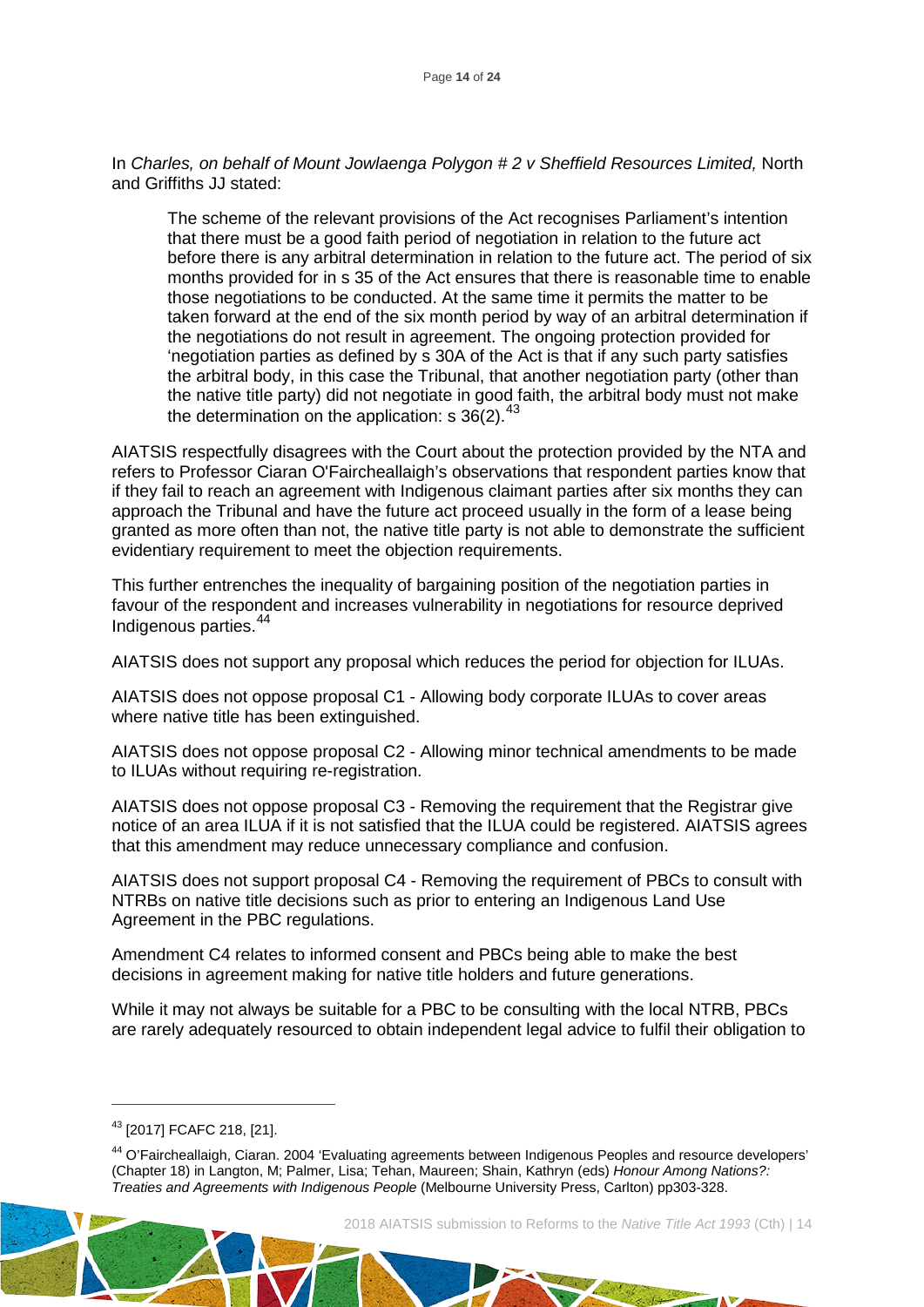their native title holders.<sup>45</sup> This amendment does not address the financial burden of obtaining suitable legal advice faced by PBCs when negotiating agreements.

The proposed amendment does not address the broader issue of PBC resourcing. An alternative would be for the costs of the agreement, including legal advice, for the RNTBC to be covered by the respondent party, which is common practice but not mandatory. This can also be enforced if PBCs have the right to leave the agreement while retaining rights to their land.

AIATSIS supports proposal C5 - Amending the NTA to ensure that the future acts regime applies to land and waters to which 47B applies to disregard previous exclusive possession on vacant crown land.

AIATSIS does not support proposal C6 as currently worded - Amending section 24EB of the NTA to allow parties to an ILUA to agree that the ILUA does not provide compensation for a future act.

Central to this proposal is the issue of who is responsible for compensation and relies on an effective Court proceedings or a future regime for obtaining compensation from the State. This proposal seems to allow parties to the ILUA to avoid resolving State liabilities.

There is also an issue in relation to taxation as monies and other benefits received through an ILUA are currently deemed non-assessable, non-exempt (NANE) income and this amendment may break this nexus for a class of ILUAs.<sup>[46](#page-15-1)</sup>

AIATSIS does not support proposal C7 – Consideration as to the possible amendment of s 199C of the NTA to clarify that removal of details from an ILUA from the Register does not invalidate a future act that is the subject of the ILUA is required.

This proposal is confusing - if the ILUA is no longer valid, this would suggest that the future act is no longer valid.

This proposal appears to remove authorisation from the process. AIATSIS submits that: 'At a policy level the involvement of the broader claim group in the negotiation and approval of the claim group is crucial both because of the potential impacts of development and because of the often contentious questions around financial benefits. Accordingly authorisation is as important to the agreement making process as the claims process.<sup>7[47](#page-15-2)</sup>

 $\overline{a}$ 

<span id="page-15-2"></span><span id="page-15-1"></span><sup>47</sup> Duff, Nick *Authorisation and decision making in native title* (AIATSIS Research Publications, Canberra, 2017) 161.



<span id="page-15-0"></span><sup>45</sup> Also note the comments from the Court in the recent decision *in [Akiba on behalf of the Torres Strait Regional](http://www.austlii.edu.au/cgi-bin/viewdoc/au/cases/cth/FCA/2017/1560.html)  [Seas Claim v State of Queensland](http://www.austlii.edu.au/cgi-bin/viewdoc/au/cases/cth/FCA/2017/1560.html)* [2017] FCA 1560: When NTRBs do obtain advice at great expense to discharge their functions under the legislation. At paragraph [100] 'The Court examined its file in relation to the TSRA's funding of barristers and solicitors and found that in 2017, the TSRA funded at least 14 different barristers, many of whom are Senior Counsel, and law firms, on behalf of itself and Mr Akiba, and in one instance, on behalf of one of its lawyers. The Court was told during the 18 December CMH that the TSRA had sought its own legal advice from Senior Counsel about steps required for the authorisation process. The Court considered this to demonstrate 'the preparedness of some individuals within the TSRA to continue to spend significant amounts of public funds to further its own agenda and purposes (whatever those might be), while denying funding to claim group members' (at [102]) per Mortimer J. Funding and expenditure of public monies are always at the forefront of NTRB/SPs.

<sup>46</sup> See paragraphs [10.97] to [10.99] ALRC's *Connection to Country Report*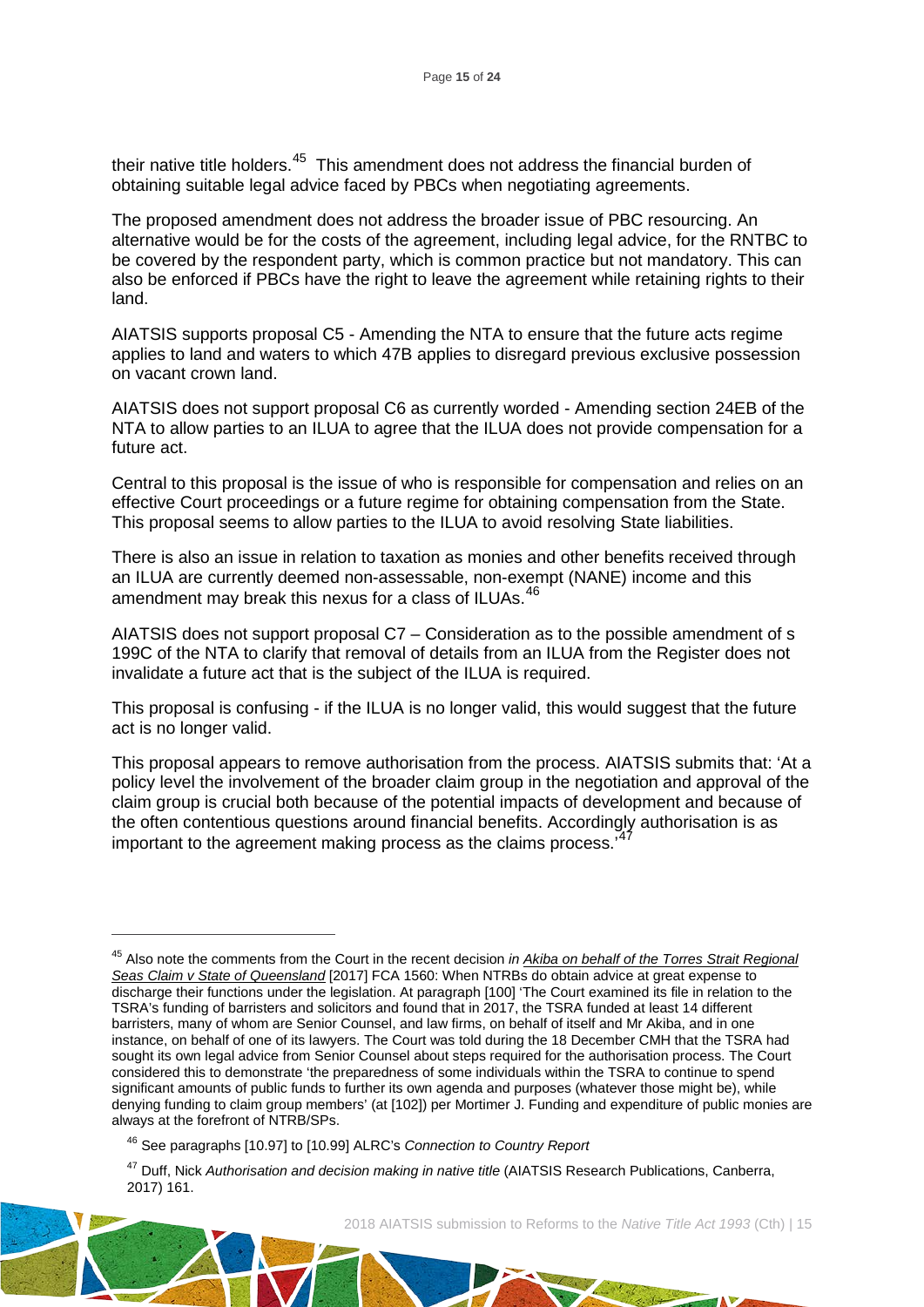AIATSIS does not support proposal C8 – Further consideration as to the possible amending s 30A of the NTA so that Government parties are not required to be a party to s 31 agreements, for example, an agreement about mining is required.

AIATSIS submits that whilst there are practical benefits to making this amendment, there are also reasons as to why the government should remain a party to s 31 agreements. The government is the party who are giving the license and consequently are the party who must obtain free, prior and informed consent. The government, where they are not a party to the agreement, are breaching their duty to obtain free, prior and informed consent. The government should not be able to delegate their duty to consult.

This proposal reduces to negotiations to a private legal sphere instead of affording the sovereign to sovereign relationship between the Australian Government and native title claimants/holders.

Government must be a party if the agreement provides for extinguishment of native title rights by surrender, for validation of an invalid future act, or for the changed effect on native title of an intermediate period act, and may be a party otherwise.  $48$ 

AIATSIS does not support proposal C9 – Further consideration of options for amending the objection process created by s 24MD(6B), which applies to some compulsory acquisitions of native title and the creation or variation of a right to mine for the sole purpose of constructing an infrastructure facility is required. There should be a presumption of an objection, and where an objection exists it should be appropriately determined.

AIATSIS does not support proposal C10 – Consideration of options to encourage electronic transmission of notices. AIATSIS supports the encouragement of electronic transmission of notices however these cannot be the only comprehensive form of notice at this point in time - electronic and paper notices are still required. There remains an obligation on the State to meet the standards of free, prior and informed consent including by ensuring that they are reaching the widest possible audience. Access to services including the Internet still eludes some regional, rural and metropolitan Aboriginal and Torres Strait islander individuals and communities.<sup>[49](#page-16-1)</sup>

AIATSIS submits that Internet access (including download limit) is unreliable in many parts of Australia, particularly on some remote native title lands. Relying on internet alone in these areas would be a breach of free, prior and informed consent standards. Access to services is a critical component of social justice rights particularly for remote and regional communities and whilst the aim is to close the gap: the gap is ever increasing between Indigenous and non-Indigenous peoples in terms of access to services. <sup>[50](#page-16-2)</sup>

<span id="page-16-0"></span> $\overline{a}$ 

<sup>&</sup>lt;sup>48</sup> Smith, DE 1998. 'Indigenous land use agreements: the opportunities, challenges and policy implications of the amended Native Title Act' Centre for Aboriginal Economic Policy Research, Australian National University, Canberra (Paper No. 163/1998).

<span id="page-16-1"></span><sup>49</sup> *In [Charles, on behalf of Mount Jowlaenga Polygon # 2 v Sheffield Resources Limited](http://www.austlii.edu.au/cgi-bin/viewdoc/au/cases/cth/FCAFC/2017/218.html)* [2017] FCAFC 218 at [7] North and Griffiths JJ state that: 'As a result of section 29, before the future act is done, the Government party must give notice of the act in accordance with that provision. [Emphasis added] Notice must be given to various persons, including any registered native title claimant in relation to any land or waters that will be affected by the act. Any such claimant is included in the definition of a "native title party" in s 29(2). Notice must also be given to **the public and, if the doing of the act has been sought by a person (such as the grant of a lease for which the person has applied), notice must also be given to such a person, who is defined as "a grantee party" (see s 29(2) (c)).'**

<span id="page-16-2"></span><sup>50&</sup>lt;sup>t</sup>Much of the failure of service delivery to Aboriginal and Torres Strait Islander people and our communities, and the lack of sustainable outcomes, is a direct result of the failure to effectively engage with Indigenous people -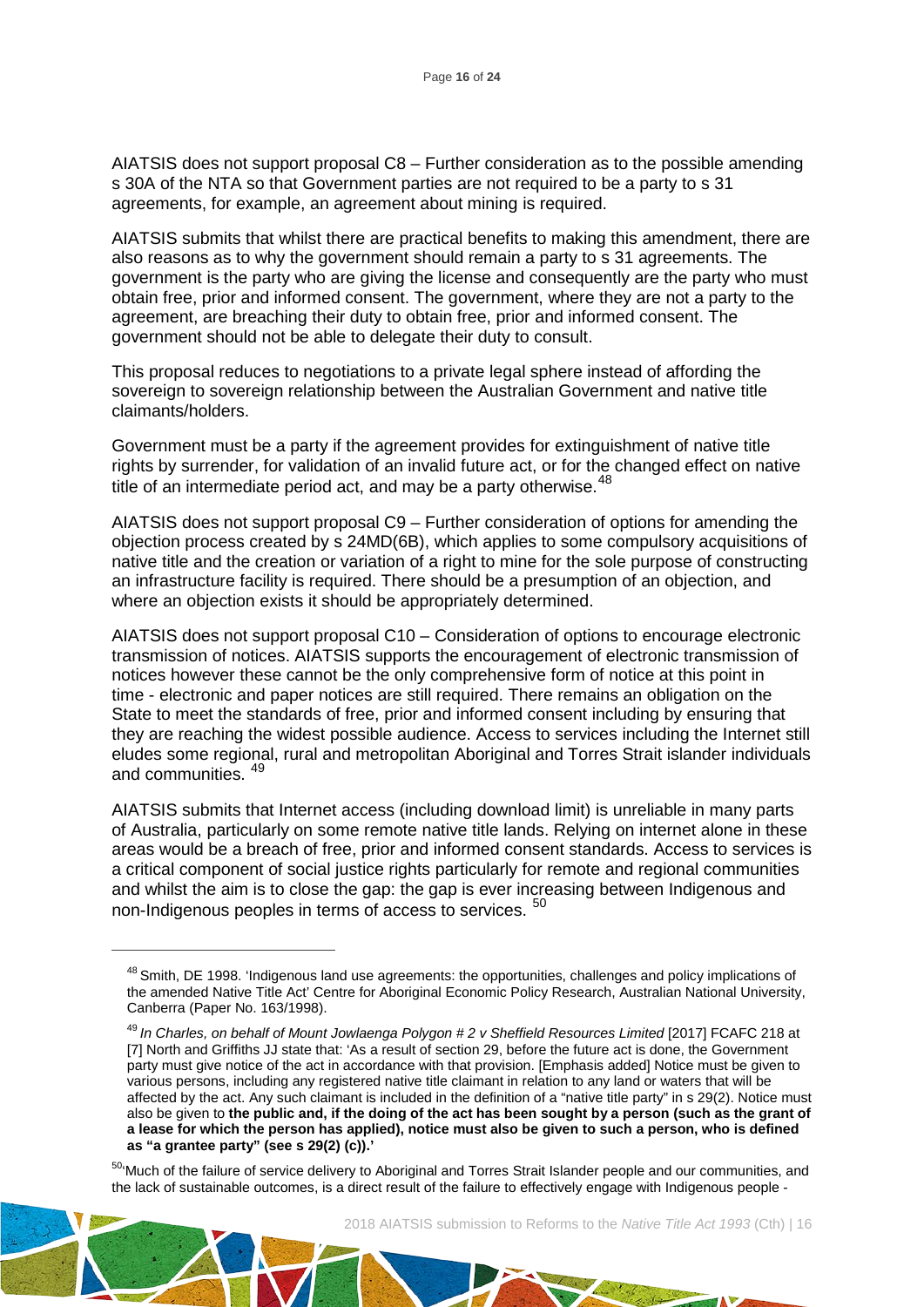It may be possible to amend the NTA to provide a positive duty to ensure appropriate methods of communication that meet a standard of reasonableness in the circumstances of the group. But this may lack the clarity required by States and increase litigation on the meaning of 'appropriate' or 'reasonable' in any circumstance.

AIATSIS supports the introduction of penalties for a failure to notify or meet notification standards.

In the *Lardil Peoples v Queensland[51](#page-17-0)*, the Court found that future acts usually involve a government authority and it is the relevant government authority which is bound to comply with the notification and consultation requirements. There is no reason to assume that the relevant government authority will not comply with these requirements in the ordinary course.<sup>[52](#page-17-1)</sup>

AIATSIS supports proposal C11 - Amending s 251A to clarify who must authorise an ILUA as a person or persons who may hold native title, being a person or persons who can establish a *prima facie* case to hold native title.

# **QUESTION 6:**

#### **(a) Should there be a Register of 31 agreements?**

AIATSIS does not support a register of s 31 agreements in a form similar to registrion of ILUAs. We acknowledge that a publicly listing of agreements without an administrative decision-making process (eg without requirements for notice and objections) may be acceptable to native title holders and claimants.

#### **(b) Should ILUAs - and other agreements made under the Act - be publicly accessible?**

AIATSIS does not support the proposals in (a) and (b).

There is a large administrative burden in having both a Register of s 31 agreements and in making ILUAs and other agreements publicly available. A large amount of work would be required to redact any sensitive, personal, or cultural information from each agreement and the maintenance of publicly available registers would certainly increase transaction costs.

Further, those affected by an ILUA or s 31 agreement will already be a party to the agreement and have access to the agreement. The only exception to this may be native title holders, who are not themselves party to the agreement, but will gain access to the terms of the agreement through the authorisation process required to take place before the agreement is entered into.

 and of the failure to invest in building the capacity of Indigenous communities to participate in processes that would enable us to realise our fullest potential.' Mr Mick Gooda, Aboriginal and Torres Strait Islander Social [Justice Commissioner, 12 August 2010 'Social Justice and Aboriginal and Torres Strait Islander peoples access](https://www.humanrights.gov.au/news/speeches/social-justice-and-aboriginal-and-torres-strait-islander-peoples-access-services-2010)  to services': [Paper delivered to the QCOSS Regional Conference: Building a Better Future—themed around](https://www.humanrights.gov.au/news/speeches/social-justice-and-aboriginal-and-torres-strait-islander-peoples-access-services-2010)  [improving service delivery for regional and remote communities.](https://www.humanrights.gov.au/news/speeches/social-justice-and-aboriginal-and-torres-strait-islander-peoples-access-services-2010)

<span id="page-17-0"></span><sup>51</sup> [2001] FCA 414; (2001) 108 FCR 453 at [120].

<span id="page-17-1"></span><sup>52</sup> See *BHP Billiton Nickel West Pty Ltd v KN (Deceased) (TJIWARL and TJIWARL #2)* [2018] FCAFC 8 at [38] – [40] per North, Dowsett and Jagot JJ.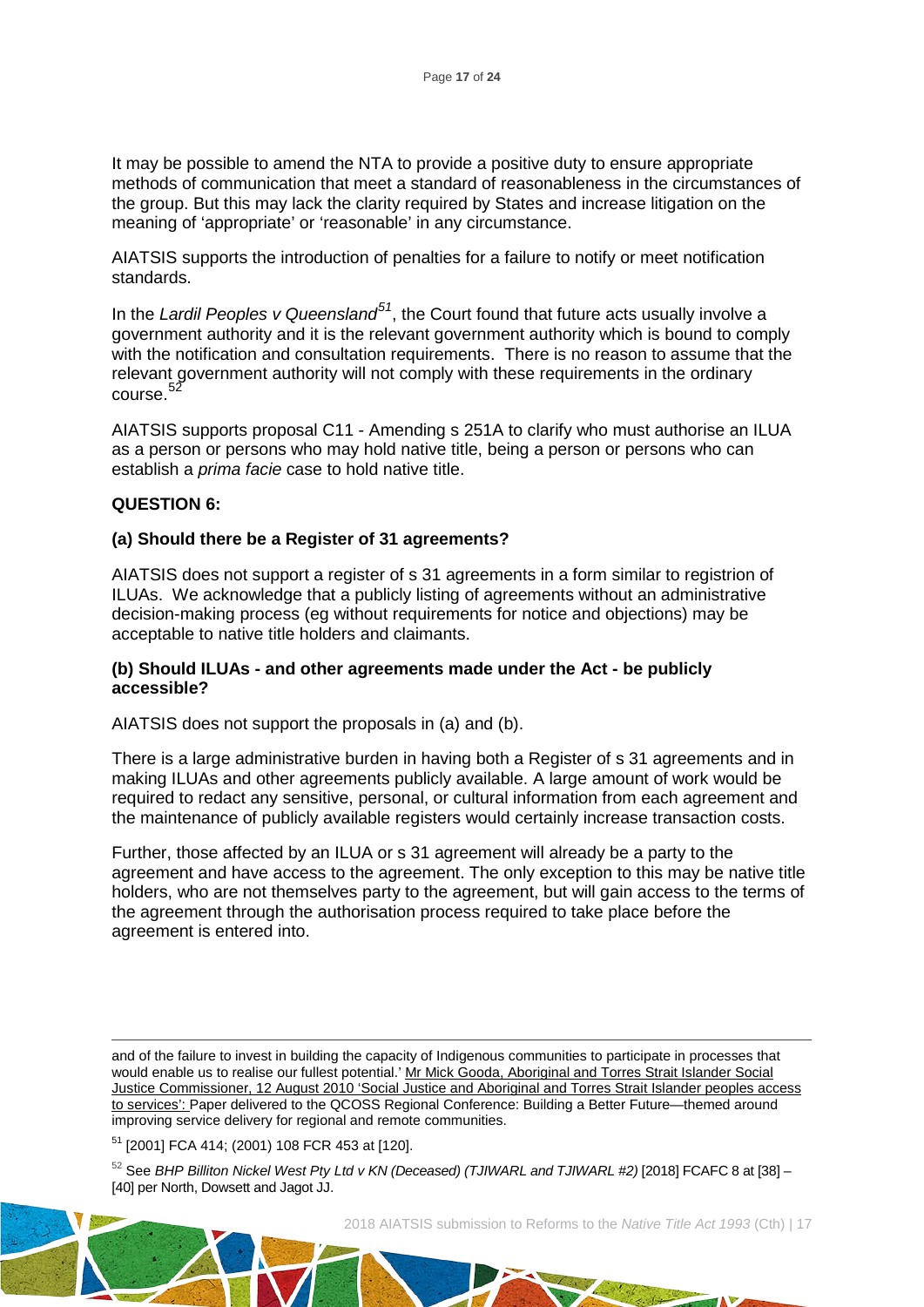Further, the current system which results in the publication of personal details and membership registers on the Office of the Registrar of Indigenous Corporations (ORIC) should be repealed.

#### **QUESTION 7: Should the Act and the PBC Regulations be amended to allow native title claim groups and native title holders to determine their decision-making processes, rather than mandating the use of traditional decision-making where such a traditional process exists?**

AIATSIS supports proposal D1 - to allow native title claim groups and native title holders to determine decision-making processes for themselves with access to further support and external mediation and arbitration options appropriate to their needs.

At a minimum, these provisions should be changed according to the proposal in D1 to allow native title claim groups and native title holders to determine their decision making processes. However, consideration should also be given to recasting the relevant provisions to recognise that native title holders have a right and a responsibility to determine how they will be consulted. Native title claimants and native title holders should be empowered to select appropriate decision making processes and provide instructions to their PBC and/or NTRB to act in accordance with those processes.

In *Kum Sing on behalf of the Mitakoodi & Mayi People #5 v State of Queensland* [2017] FCA 860, Reeves J made the following observations:

The authorisation meeting issue

- **o** One of two forms of decision-making process are to be followed when a native title claim group seeks to authorise an applicant. They are: the form that exists under the traditional laws and customs of the native title claim group concerned or, if that traditional form does not exist, whatever alternative form of decision-making that is agreed to, and adopted by, the members of the native title claim group.
- The Court held that s 251B of the NTA does not contain any requirement that a native title claim group must hold a meeting in order to authorise a person or persons to make a native title determination application on its behalf. It follows that s 251B does not require the agreement to, and adoption of, the alternative decision-making process, nor does it require the authorisation decision that follows the decision making process so adopted, to be made at a meeting.
- Nonetheless, the practice of convening and conducting meetings for the purposes of authorising an applicant, or replacement applicant, under s 251B has become the most practical and means of achieving that outcome: see *Burragubba on behalf of the Wangan and Jagalingou People v State of Queensland* [2017] FCA 373 (Burragubba) at [29].
- In particular, the provision should make no reference to 'traditional' decision making processes. Aboriginal and Torres Strait Islander peoples should not be bound by older (traditional) decision making rules and regulations during agreement making processes that are often already weighted towards favouring non-Indigenous parties.

It is not the right of the Australian State, but the right of native title holders to determine their own governance, including choosing their own culturally appropriate decision-making process. Native title holders should not have to scrutinise and label their decision-making processes as 'traditional'. Removing this requirement may assist in reducing intra-group

```
2018 AIATSIS submission to Reforms to the Native Title Act 1993 (Cth) | 18
```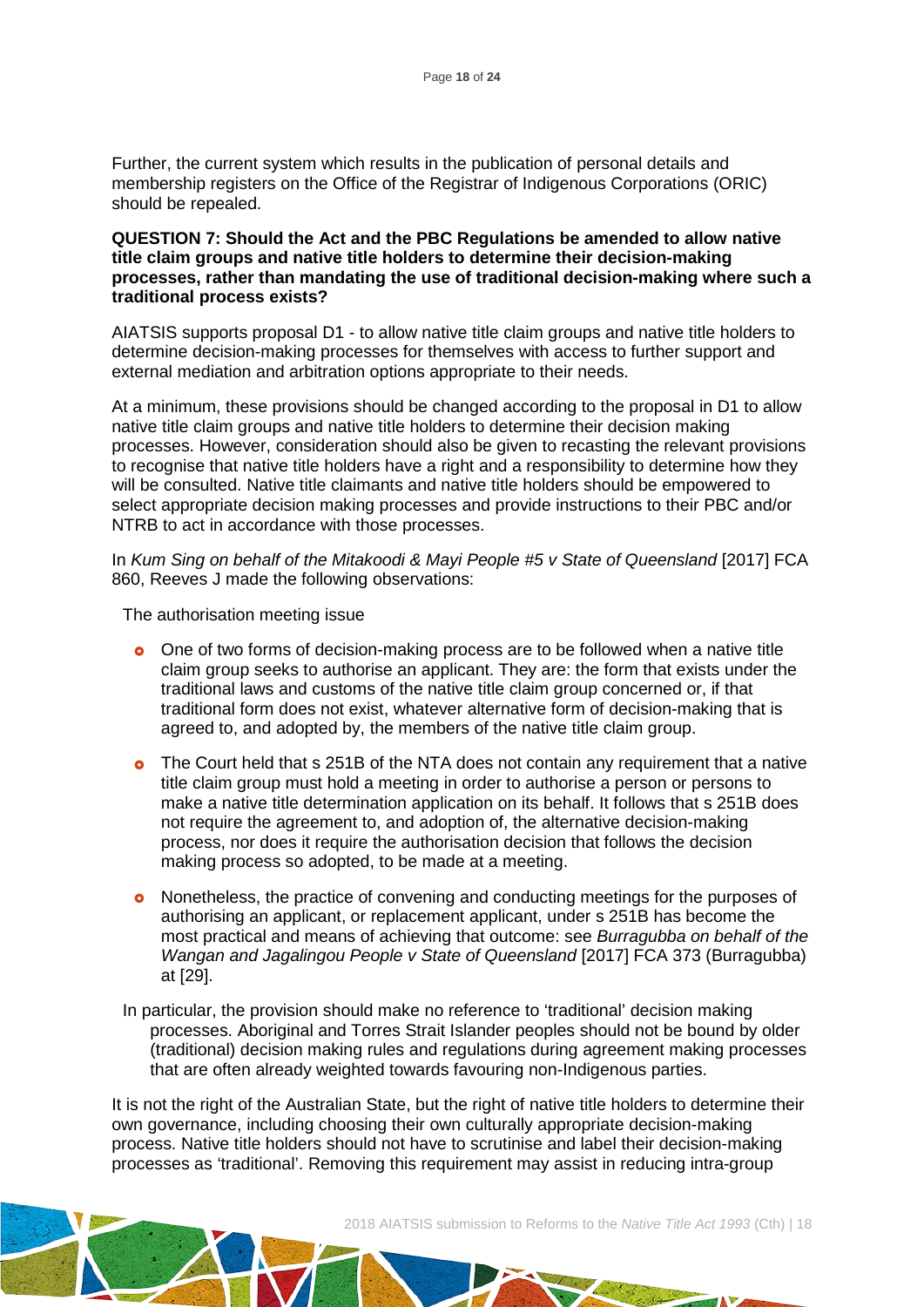disputes about what exactly constitutes a traditional decision-making process and whom is the authoritative arbiter in such a situation.

The removal of references to 'traditional' decision making processes does not discredit the validity of decision-making under Aboriginal and Torres Strait Islander law and custom, rather it provides choice for native title claimants and native title holders. In the ALRC *Connection to Country Report* at [10.51] – [1054] attention is drawn to the difficulties that this presents to claim groups with the ALRC recommending that a group should be able to choose its own decision making process.

#### **QUESTION 8: Do you support the proposed amendments detailed in Attachment E to improve the efficiency and effectiveness of claims resolution?**

AIATSIS does not support proposal E1. AIATSIS promotes the retention of the requirement for the applicant to agree to participate, as consistent with the beneficial purpose of the NTA.

AIATSIS supports proposal E2 - to provide the National Native Title Tribunal with the power to summon a person to appear before it in a native title application inquiry.

As stated in AIATSIS' submission to the ALRC Discussion Paper:

Inquisitorial tribunals with the power to summon persons arguably operate more effectively because the fact finding mission is not dependent on the willingness of parties to engage. Although parties rarely wish to be seen as uncooperative with or obstructive to the arbitral tribunal and usually will wish to comply when they reasonably can, the capacity to compel attendance arguably sets the tribunal apart from dispute resolution activities, such as mediation. Without the power to compel attendance by persons identified by the tribunal as important to its fact-finding mission, the effectiveness of the tribunal can be subverted. However, it is also arguable that compelling attendance may promote a disingenuous engagement by parties that also subverts the effectiveness of its processes.<sup>[53](#page-19-0)</sup>

AIATSIS supports proposal E3 - to permit the making of a determination that native title coexists with a pastoral lease held by the claimant where claimants are members of a company that holds the pastoral lease.

AIATSIS supports proposal E4 - to allow a PBC to be the applicant on a compensation claim.

AIATSIS supports proposal E5 - to clarify that the decision to make a compensation application is a native title decision.

AIATSIS supports proposal E6 - to allow historical extinguishment over areas of national, state or territory parks to be disregarded, where the parties agree, for the purposes of making a native title determination. AIATSIS proposes that the new section should apply to all Crown land where there is no other current interest held or current occupant, in other words to where the Crown holds radical title.

#### **QUESTION 9: Do you support the proposed amendments in Attachment F to address post-determination native title related disputation?**

 $\overline{a}$ 



and of the first

<span id="page-19-0"></span><sup>53</sup> AIATSIS Submission to the ALRC Discussion Paper 82, February 2015, p. 16.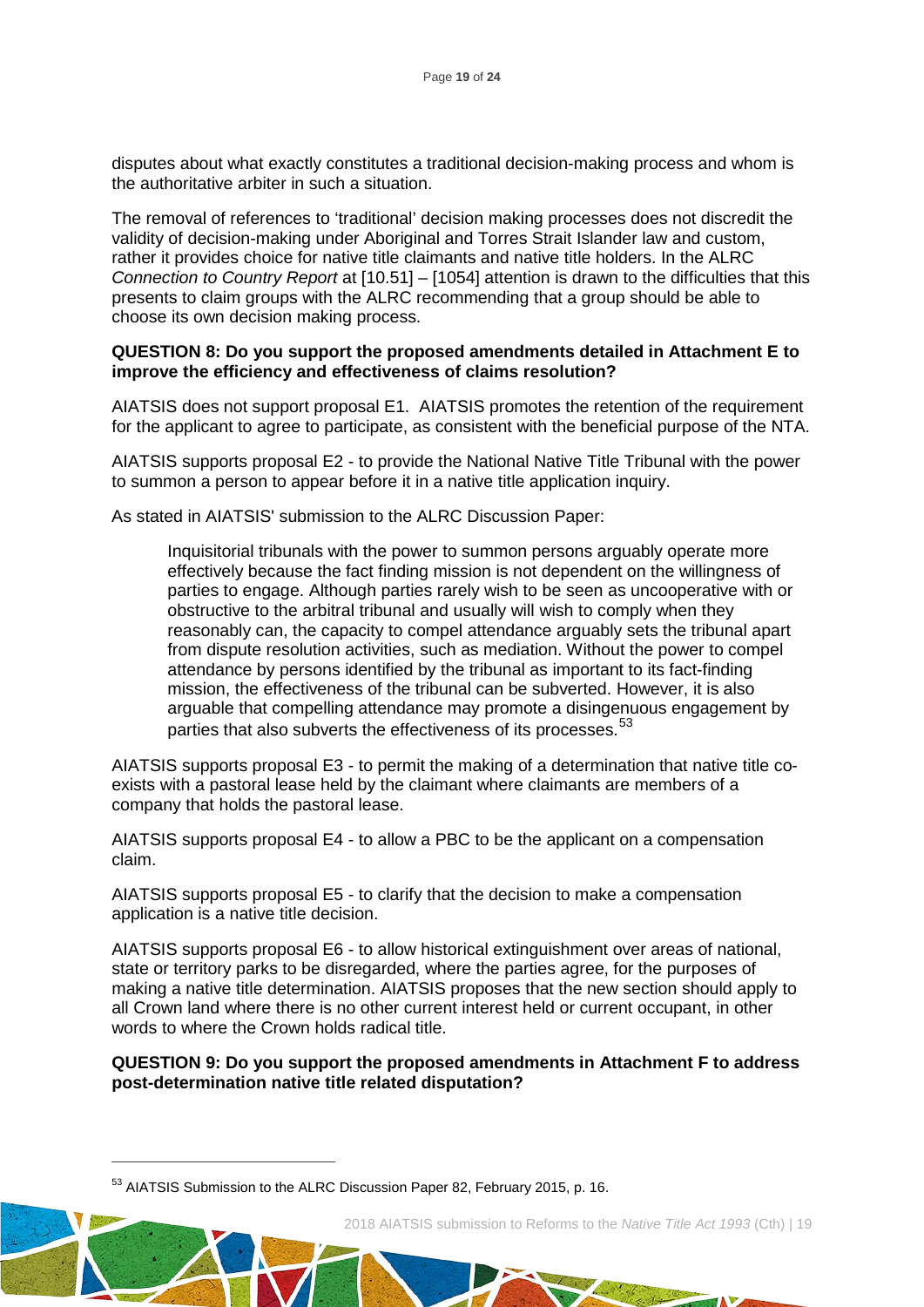Many of the proposals raised here have been previously addressed in the recent *[AIATSIS](http://aiatsis.gov.au/publications/products/aiatsis-response-office-registrar-indigenous-corporations-oric-technical-review-corporations-aboriginal-and-torres-strait-islander-act-2006)  [response to Office of the Registrar of Indigenous Corporations \(ORIC\) Technical Review of](http://aiatsis.gov.au/publications/products/aiatsis-response-office-registrar-indigenous-corporations-oric-technical-review-corporations-aboriginal-and-torres-strait-islander-act-2006)  [the Corporations \(Aboriginal and Torres Strait Islander Act\) 2006](http://aiatsis.gov.au/publications/products/aiatsis-response-office-registrar-indigenous-corporations-oric-technical-review-corporations-aboriginal-and-torres-strait-islander-act-2006)* submitted in October  $2017^{54}$ .

AIATSIS does not support proposal F1 - That the Registrar's compliance powers be expressly expanded to include matters of procedural compliance with the PBC Regulations, in particular to ensure that PBCs are fulfilling their obligations to common law holders to the same extent as members.

The Registrar already has extensive powers to conduct examinations and investigations into the affairs of CATSI Corporations where there has been misconduct or breaches of legal or equitable obligations.

Rather than punitive measures, AIATSIS supports broader education of the fiduciary duty PBCs have to the current and future generations of native title holders. This may include: guides and policies that facilitate effective decision making and articulate the differences between mediation and facilitation and arbitration.

AIATSIS does not support proposal F2 - that the CATSI Act be amended to provide a power for the Registrar to refuse to amend a PBC's rulebook in circumstances where the amendment would result in the PBC no longer meeting the requirements of regulation 4(2) of the PBC regulations.

AIATSIS supports the Registrar having an advisory and educative role, rather than increasing regulation and does not support the Registrar having the power to refuse to register or amend constitutions. There is currently no restriction on ORIC in advising PBCs on whether they are compliant or not, including on the membership requirements in constitutions. As AIATSIS suggested in the CATSI Act submission, there is a need for effective resourcing, education and training for PBCs to comply with consultation and consent provisions.<sup>55</sup>

AIATSIS does not support proposal F3 – The introduction of a requirement that the dispute resolution provision in the PBC rulebook specifically addresses arrangements for resolving disputes about membership with respect to non-members.

While AIATSIS agrees that it is problematic for the CATSI Act not to include dispute resolution provisions between members and non-members who are still native title holders, AIATSIS supports PBCs being able to choose the dispute resolution process that works best for them rather than having to engage with a prescriptive legal or litigated process.

PBCs should be better resourced to design their own policies and procedures for dispute resolution, which may include reference to one or more of the following:

- **o** Internal structures, such as an elders council or arbitration council
- **o** Using an external mediator/facilitator

 $\overline{a}$ 

La State de

<span id="page-20-0"></span><sup>&</sup>lt;sup>54</sup> AIATSIS response to Office of the Registrar of Indigenous Corporations (ORIC) Technical Review of the [Corporations \(Aboriginal and Torres Strait Islander Act\) 2006](http://aiatsis.gov.au/publications/products/aiatsis-response-office-registrar-indigenous-corporations-oric-technical-review-corporations-aboriginal-and-torres-strait-islander-act-2006) October 2017

<span id="page-20-1"></span><sup>55</sup> Paragraph 12.2.2, p. 31 of AIATSIS response to Office of the Registrar of Indigenous Corporations (ORIC) Technical Review of the Corporations (Aboriginal and Torres Strait Islander Act) 2006 submitted 31 October 2017.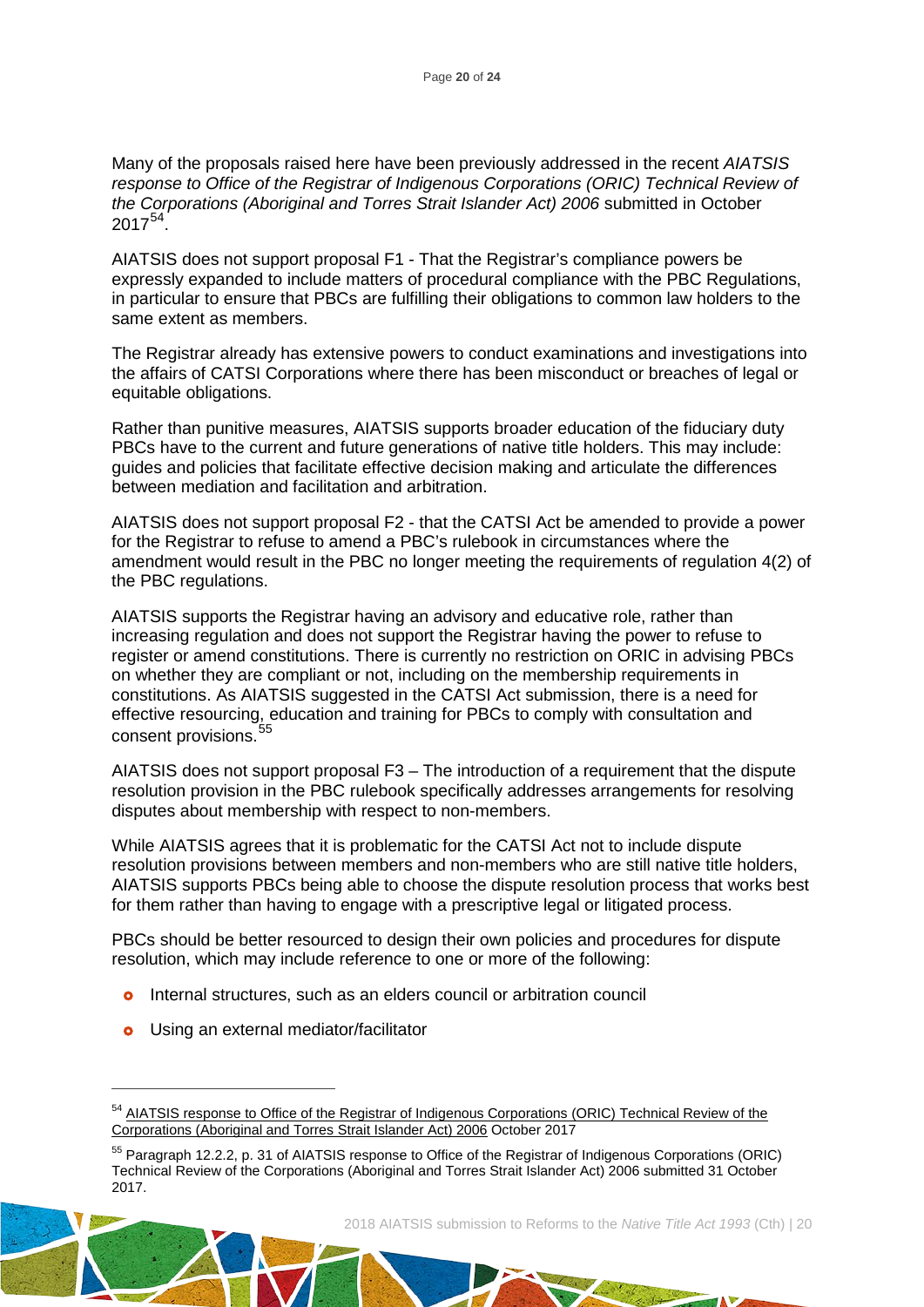- **o** Seeking assistance from the NTRB, such as access to research
- **o** Utilising ORIC or the NNTT<sup>[56](#page-21-0)</sup>

 $\overline{a}$ 

AIATSIS does not support proposal F4 - Remove the director's discretion to refuse membership to a person who meets the PBC's membership criteria other than in exceptional circumstances. Our reasons are set out in CATSI submission [dated October 2017.](https://aiatsis.gov.au/sites/default/files/products/submission/catsi_act_review_171031.pdf)

AIATSIS supports approval of membership if consistent with the claim description but not automatic membership. Membership of the common law native title holding group is a matter of the operation of law; whereas membership of the corporation is a matter within the powers of the directors of a corporation and that is dealt with by way of application.<sup>[57](#page-21-1)</sup>

Model rules or formal advice could include a rule that directors cannot unreasonably deny membership to a native title holder; however, this would not remove the membership dispute where membership of the group in accordance with law and custom is the material fact in dispute.

AIATSIS supports director's discretion in particular circumstances with written reasoning and policies and procedures in place that support a path for recourse if the individual or group of individuals do not agree with the written reasoning provided as a suite of internal dispute resolution processes.

AIATSIS does not support proposal F5 - Limiting the grounds for cancellation of PBC membership to ineligibility or misbehaviour: Requiring the process for cancellation of membership to include a general meeting.

As stated in the AIATSIS 2017 CATSI Act submission on this matter:

There are circumstances in which a corporation may wish to suspend or expel a member for disciplinary reasons (including consistency with cultural disciplinary action).82 The circumstances in which a common law holder ceases to be a member is a matter for the relevant RNTBC, their dispute resolution procedures and then failing internal resolution- either arbitral or judicial relief. However, it should be clear that removal as a member of the corporation may not affect the individual person's status as a member of the native title holding group and whatever rights or interest the person may hold under traditional law and custom, including being involved in native title decisions. These interactions between legal regimes can be managed through policies and procedures and development of RNTBC governance practice, including training and education specifically directed to RNTBC governance.<sup>[58](#page-21-2)</sup>

AIATSIS does not support proposal F6 - it is recommended that the CATSI Act be amended to empower the Registrar to amend a CATSI Corporation's Register of Members, where, following appropriate consultation with the Corporation, the Registrar considers in

```
2018 AIATSIS submission to Reforms to the Native Title Act 1993 (Cth) | 21
```
Latt of Allen

<span id="page-21-0"></span><sup>56</sup> p. 33 of AIATSIS response to Office of the Registrar of Indigenous Corporations (ORIC) Technical Review of the Corporations (Aboriginal and Torres Strait Islander Act) 2006 submitted 31 October 2017.

<span id="page-21-1"></span><sup>57</sup> Paragraph 12.2.4, p. 33 of AIATSIS response to Office of the Registrar of Indigenous Corporations (ORIC) Technical Review of the Corporations (Aboriginal and Torres Strait Islander Act) 2006 submitted 31 October 2017.

<span id="page-21-2"></span><sup>58</sup> Paragraph 12.2.5, p. 34 of AIATSIS response to Office of the Registrar of Indigenous Corporations (ORIC) Technical Review of the Corporations (Aboriginal and Torres Strait Islander Act) 2006 submitted 31 October 2017.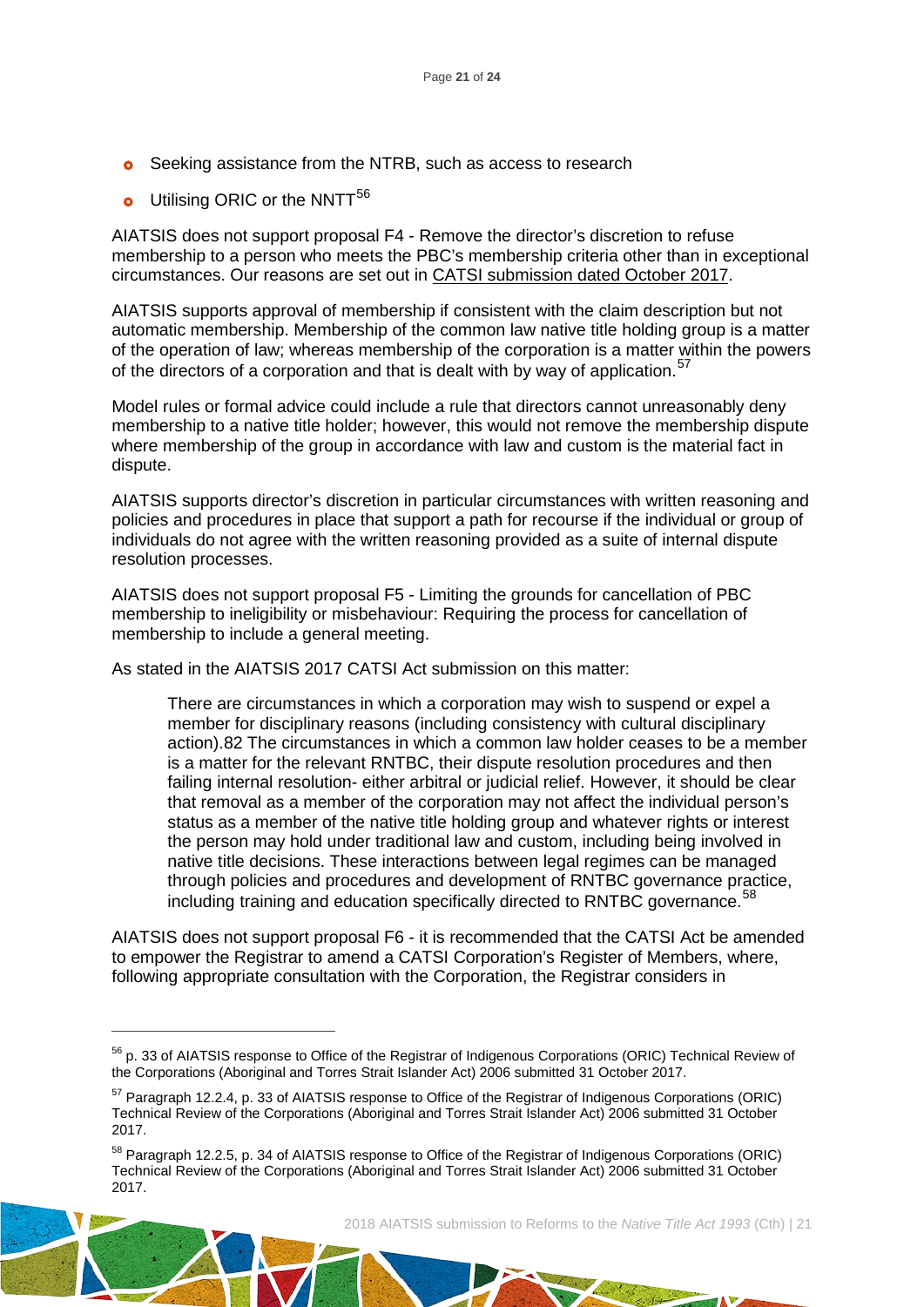reasonably necessary to ensure that rulebooks are complied with in relation to the revocation of membership of individuals.

As stated in the AIATSIS 2017 CATSI Act submission on this matter:

AIATSIS does not agree that the Registrar should have the power to amend the register of members of an RNTBC to reflect the description of native title holders in the relevant native title determination. Attempting to include all of the common law native titleholders as members of the RNTBC would be impracticable and potentially even impossible. As noted above, attempts to do so may lead the RNTBC to confuse the membership and processes of the RNTBC with the membership of the group of native titleholders and the consultation and consent requirements. This could in turn expose purported native title decisions to being deemed as having no effect. For example, a decision made by a general meeting of an RNTBC may not satisfy the consent and consultation requirements of the RNTBC Regulations which must be addressed to all of the common law holders.<sup>[59](#page-22-0)</sup>

In the ALRC *Connection to Country* report at [10.119] to [10.124] reference is made to the 2006 AIATSIS Indigenous Facilitation and Mediation Project, which identified a need for an accredited network of Indigenous facilitators, mediators and negotiators. [60](#page-22-1) AIATSIS supports the ALRC recommendation at paragraph [10.124] for a national Indigenous dispute management service.

AIATSIS does not support proposal F7 - It is recommended that the CATSI Act be amended to require PBCs to set up and maintain:

- 1. A register of native title decisions
- 2. A register of Trust Money Directions

While AIATSIS acknowledges that keeping those registers may be of internal use to PBCs, making this a legal requirement is not realistic on the basis that PBCs are in the large part poorly resourced to discharge their administration and reporting obligations. Increasing regulatory and administrative burdens is not of benefit. At this time, while many RNTBCs desire to have access to research and genealogies created for the purposes of the claim, in many instances these are held by the NTRB and are not able to be transferred.

If such registers were to be kept, AIATSIS has previously suggested the registers are not to be made available to members of the public unless determined by the PBC directors and include appropriate fees and charges.<sup>[61](#page-22-2)</sup> Furthermore, AIATSIS strongly recommends that the Registrar removes private details from existing personal registers, including members contact details, unless determined by a director for a specific cause and party, for example in an agreement. Having publically available members register is a breach of privacy and personal safety, particularly for victims of domestic violence or harassment.

# **Proposal 8-10**

 $\overline{a}$ 

Light of the direct

<span id="page-22-0"></span><sup>&</sup>lt;sup>59</sup> Paragraph 12.2.2, p. 31 of AIATSIS response to Office of the Registrar of Indigenous Corporations (ORIC) Technical Review of the Corporations (Aboriginal and Torres Strait Islander Act) 2006 submitted 31 October 2017.

<span id="page-22-1"></span><sup>&</sup>lt;sup>60</sup> Toni Bauman 'Final report of the Indigenous Facilitation and Meditation Project July 2003-June 2006; Research Findings and Recommendations' (AIATSIS Research Publications, Canberra 2006) 5.

<span id="page-22-2"></span><sup>&</sup>lt;sup>61</sup> Pp 12.5.2-3, p. 35 of AIATSIS response to Office of the Registrar of Indigenous Corporations (ORIC) Technical Review of the Corporations (Aboriginal and Torres Strait Islander Act) 2006 submitted 31 October 2017.